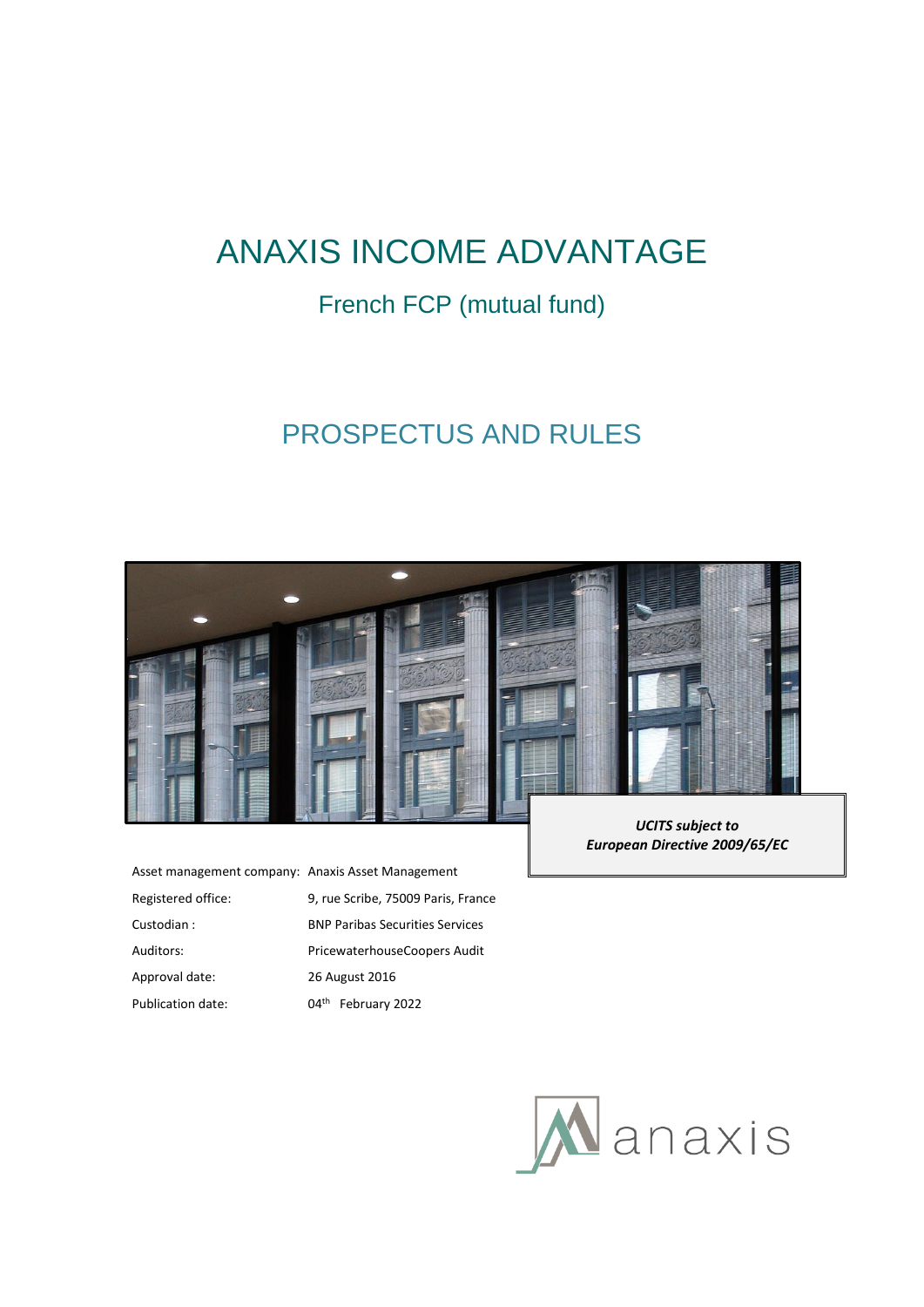

## Contents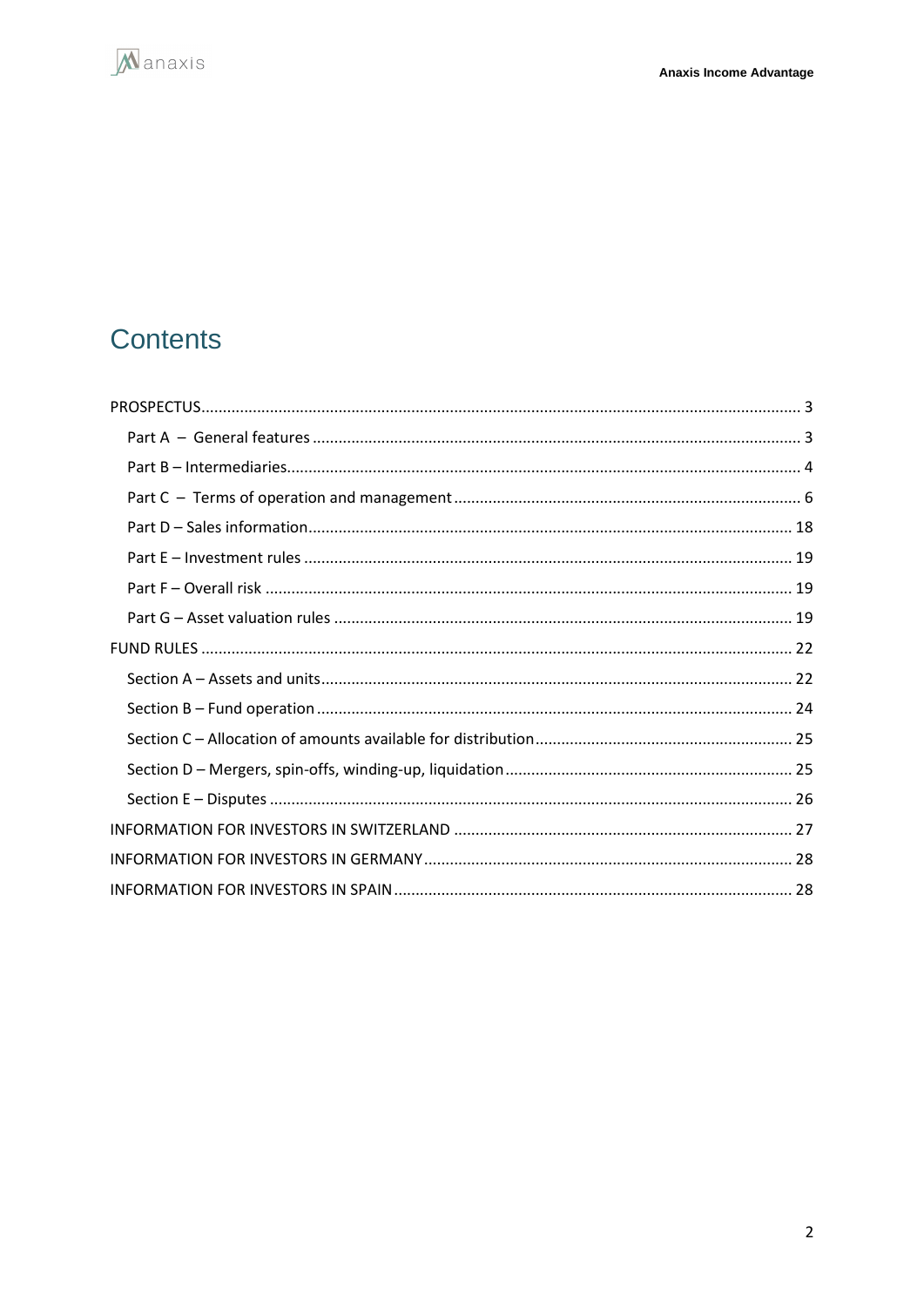<span id="page-2-0"></span>

## **PROSPECTUS**

## ANAXIS INCOME ADVANTAGE

*UCITS subject to European Directive 2009/65/EC*

## <span id="page-2-1"></span>Part A – General features

- **Name of UCITS** : Anaxis Income Advantage
- **Legal form and Member State** : FCP (mutual fund) under French law
- **Date of incorporation and projected term**:

30 September 2016 for a term of 99 years

- **Approval date** : 26 August 2016 by the AMF (French securities regulator)
- **Contact point to obtain the Fund Articles, the latest annual report and the latest periodic report**:

Unitholders can obtain the latest annual and periodic reports within 8 business days of submitting a written request to:

Anaxis Asset Management 9, rue Scribe, 75009 Paris Tel : 09 73 87 13 20 info@anaxiscapital.com

Any additional information can be obtained from Anaxis Asset Management at this same address.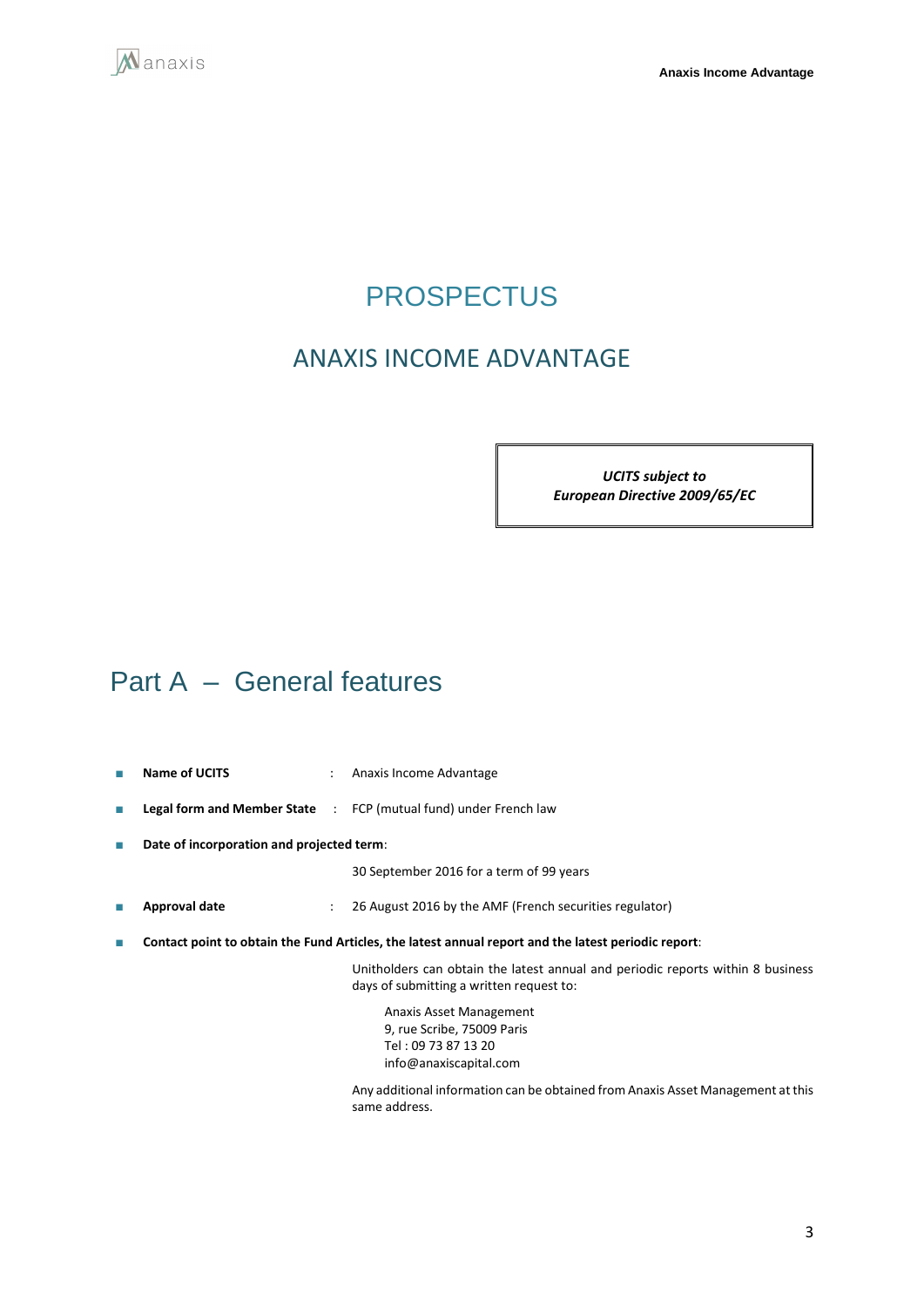

### ■ **Description of the categories of units** :

| Unit           | <b>ISIN Code</b> | <b>Distribution of</b><br>earnings :<br>Net income:<br>Distribution and/or<br>Capitalisation<br>Net realised capital<br>gains:<br>Capitalisation | Currency   | <b>Eligible subscribers</b> | Minimum initial<br>subscription |
|----------------|------------------|--------------------------------------------------------------------------------------------------------------------------------------------------|------------|-----------------------------|---------------------------------|
| E1             | FR0013196169     | Accumulation                                                                                                                                     | <b>EUR</b> | All subscribers             | One unit                        |
| E <sub>2</sub> | FR0013196177     | Accumulation<br>and/or<br>distribution<br>Accumulation<br>Accumulation<br>Accumulation                                                           | <b>EUR</b> | All subscribers             | One unit                        |
| U1             | FR0013196185     |                                                                                                                                                  | <b>USD</b> | All subscribers             | One unit                        |
| S <sub>1</sub> | FR0013196193     |                                                                                                                                                  | <b>CHF</b> | All subscribers             | One unit                        |
| 1              | FR0013196219     |                                                                                                                                                  | <b>EUR</b> | All subscribers             | EUR 500 000                     |
| 12             | FR0013202520     | Accumulation<br>and/or<br>distribution                                                                                                           | <b>EUR</b> | All subscribers             | EUR 500 000                     |
| J <sub>1</sub> | FR0013196227     | Accumulation                                                                                                                                     | <b>USD</b> | All subscribers             | USD 500 000                     |
| K1             | FR0013196235     | Accumulation                                                                                                                                     | <b>CHF</b> | All subscribers             | SEK 500 000                     |

The management company, employees of the management company and the employees of companies affiliated to the management company are exempted from the minimum initial subscription.

## <span id="page-3-0"></span>Part B – Intermediaries

| <b>The Second</b> | Portfolio management company:  | Anaxis Asset Management S.A.S.<br>A portfolio management company accredited by the AMF under number<br>GP10000030<br>9, rue Scribe, 75009 Paris, France  |  |  |
|-------------------|--------------------------------|----------------------------------------------------------------------------------------------------------------------------------------------------------|--|--|
|                   | Depositary bank and custodian: | <b>BNP Paribas Securities Services S.C.A.</b><br>A credit institution accredited by the ACPR (French prudential supervisory and<br>resolution authority) |  |  |
|                   |                                | Postal address<br>Grands Moulins de Pantin, 9, rue du Débarcadère, 93500 Pantin, France                                                                  |  |  |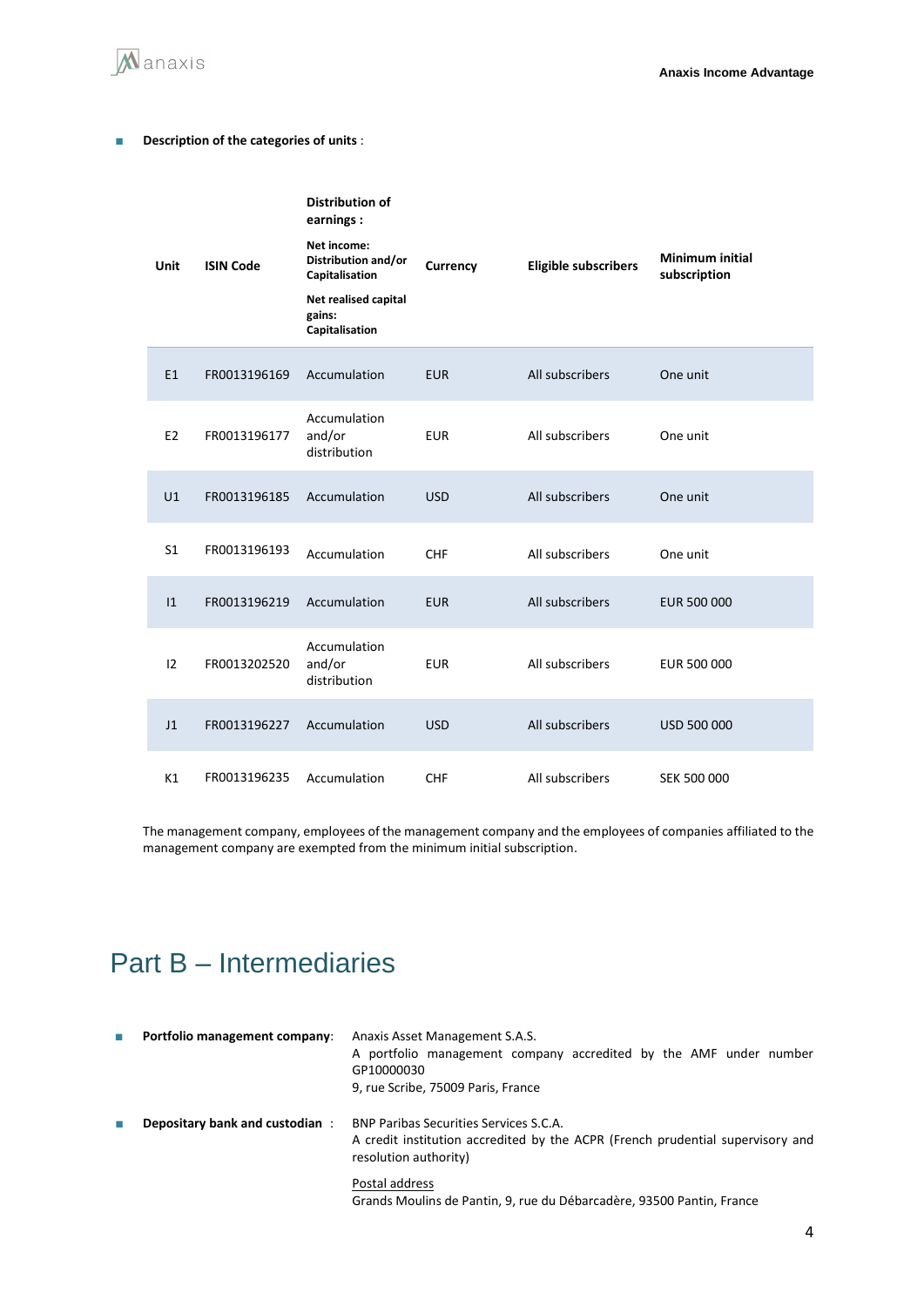

#### Registered office

3, rue d'Antin, 75002 Paris, France

#### Responsibilities of the depository bank

The depositary bank and custodian carries out the following duties: control of the compliance of the investment decisions made by the management company (as defined under article 22.3 of the UCITS 5 Directive), monitoring of the cash flows of the UCITS (as defined under article 22.4), custody of the assets of the UCITS (as defined under article 22.5) and, in general, any duties required of it under the laws and regulations in force.

#### Potential conflicts of interest

Potential conflicts of interest may arise as Anaxis Asset Management has a commercial relationship with BNP Paribas Services alongside its appointment as depositary (BNP Paribas Securities Services, by delegation from the management company, calculates the net asset value of the UCITS). In order to manage such situations as this, the depositary has implemented and regularly updates a conflict of interest management policy, with the aim of:

- Identifying and analysing potential conflicts of interest;
- Recording, managing and monitoring conflicts of interest. To that end, the depository relies on the permanent measures put in place in order to manage conflicts of interest, such as the distribution of tasks, the separation of hierarchical and operational lines, the monitoring of internal lists of insiders and the use of dedicated IT environments. In addition, on a case-by-case basis, the depository implements appropriate preventive measures such as the creation of ad hoc monitoring lists, the creation of new Chinese walls, or the verification that transactions are properly processed and/or that the relevant client is informed. In certain circumstances, the depository may refuse to manage activities which could lead to conflicts of interest.

#### Delegation of functions

|   |                               |                      | The depositary is responsible for the safekeeping of assets (as defined in article<br>22(5) of Directive 2009/65/EC, as amended by Directive 2014/91/EU). In order to<br>offer services linked to the safekeeping of assets in a large number of countries,<br>enabling the UCITS to achieve its investment objectives, BNP Paribas Securities<br>Services SCA has appointed sub-depositaries in countries where BNP Paribas<br>Securities Services CA has no local presence. These entities are listed on the<br>following website:<br>http://securities.bnpparibas.com/solutions/asset-fund-services/depositary-bank-<br>nd-trustee-serv.html<br>The appointment and monitoring process for sub-depositaries adheres to the<br>highest quality standards, including the management of potential conflicts of<br>interest which may arise as a result of these appointments.<br>Up-to-date information relating to the above points will be sent to investors upon<br>request. |
|---|-------------------------------|----------------------|---------------------------------------------------------------------------------------------------------------------------------------------------------------------------------------------------------------------------------------------------------------------------------------------------------------------------------------------------------------------------------------------------------------------------------------------------------------------------------------------------------------------------------------------------------------------------------------------------------------------------------------------------------------------------------------------------------------------------------------------------------------------------------------------------------------------------------------------------------------------------------------------------------------------------------------------------------------------------------|
| П | <b>Statutory auditor</b>      | $\ddot{\phantom{a}}$ | PricewaterhouseCoopers Audit<br>Represented by Mr Frédéric Sellam<br>63, rue de Villiers, 92200 Neuilly-sur-Seine, France                                                                                                                                                                                                                                                                                                                                                                                                                                                                                                                                                                                                                                                                                                                                                                                                                                                       |
| П | <b>Promoters</b>              |                      | 1. Anaxis Asset Management S.A.S.<br>9, rue Scribe, 75009 Paris, France                                                                                                                                                                                                                                                                                                                                                                                                                                                                                                                                                                                                                                                                                                                                                                                                                                                                                                         |
|   |                               |                      | 2. Its Swiss counterpart Anaxis S.A.<br>19, rue du Mont-Blanc, 1201 Geneva, Switzerland                                                                                                                                                                                                                                                                                                                                                                                                                                                                                                                                                                                                                                                                                                                                                                                                                                                                                         |
| П | Delegate accounting manager : |                      | <b>BNP Paribas Securities Services S.C.A.</b>                                                                                                                                                                                                                                                                                                                                                                                                                                                                                                                                                                                                                                                                                                                                                                                                                                                                                                                                   |
|   |                               |                      | Postal address                                                                                                                                                                                                                                                                                                                                                                                                                                                                                                                                                                                                                                                                                                                                                                                                                                                                                                                                                                  |
|   |                               |                      | Grands Moulins de Pantin, 9, rue du Débarcadère, 93500 Pantin, France                                                                                                                                                                                                                                                                                                                                                                                                                                                                                                                                                                                                                                                                                                                                                                                                                                                                                                           |
|   |                               |                      | Registered office                                                                                                                                                                                                                                                                                                                                                                                                                                                                                                                                                                                                                                                                                                                                                                                                                                                                                                                                                               |

3, rue d'Antin, 75002 Paris, France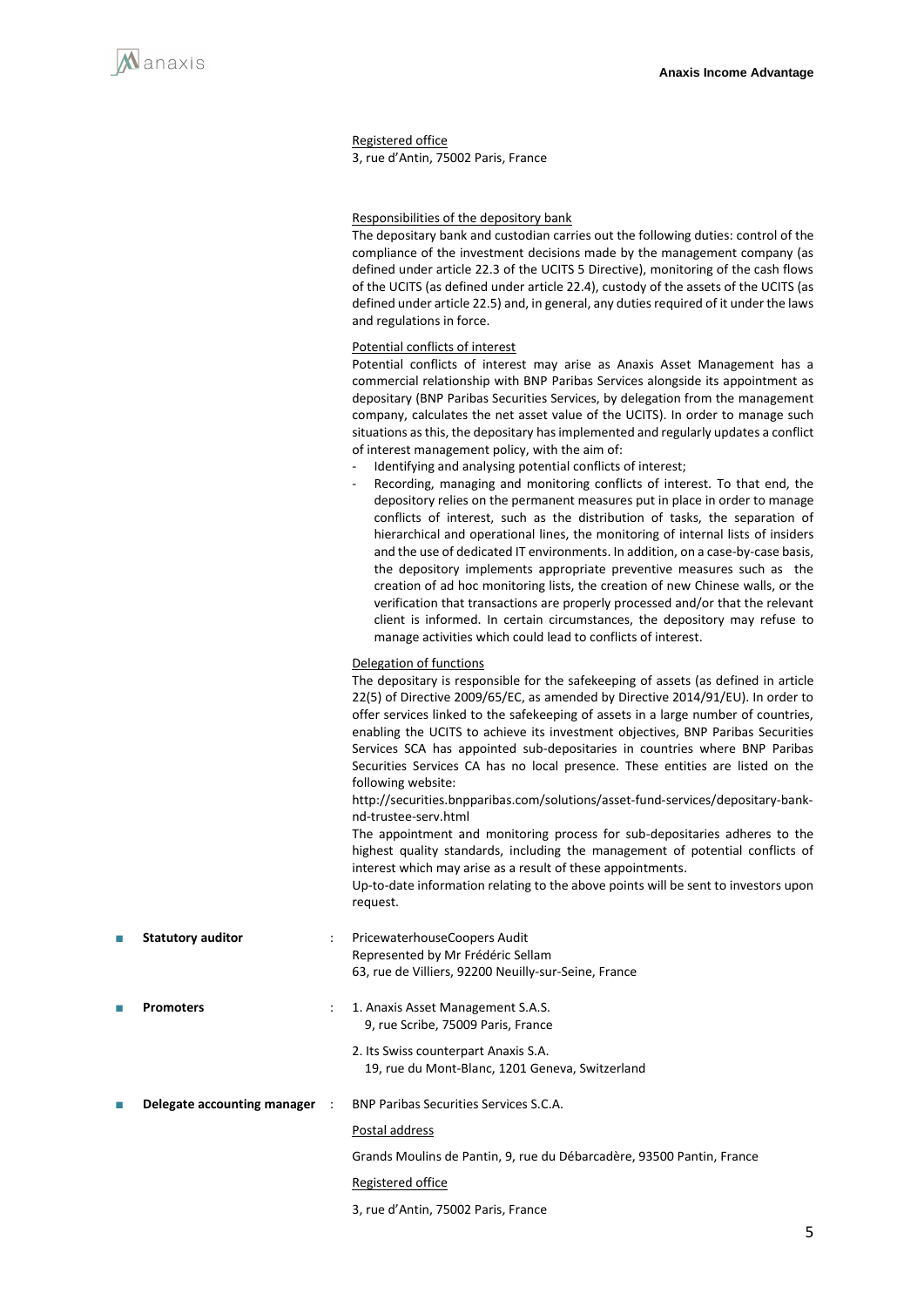The delegate accounting manager administrates the FUND (accounting, calculating net asset values) and is responsible for middle office functions.

■ **Orders centralised by** : Identity of institution in charge of receiving subscription and redemption orders

BNP Paribas Securities Services S.C.A., A credit institution accredited by the ACPR (French prudential supervisory and resolution authority)

#### Postal address

Grands Moulins de Pantin, 9, rue du Débarcadère, 93500 Pantin, France

Registered office 3, rue d'Antin, 75002 Paris, France

## <span id="page-5-0"></span>Part C – Terms of operation and management

### 1. General features

| П | Type of rights attached to units: Each unit represents an interest in the assets and profits of the FUND which is<br>proportional to the fraction of the unit capital represented thereby. |  |                                                                                                                                                                                                                                                                                                                                                                                                                                                                                                                                                                                                           |
|---|--------------------------------------------------------------------------------------------------------------------------------------------------------------------------------------------|--|-----------------------------------------------------------------------------------------------------------------------------------------------------------------------------------------------------------------------------------------------------------------------------------------------------------------------------------------------------------------------------------------------------------------------------------------------------------------------------------------------------------------------------------------------------------------------------------------------------------|
| П | <b>Management of liabilities</b>                                                                                                                                                           |  | Each unit represents an interest in the fund's assets is proportion to the number<br>of units held.                                                                                                                                                                                                                                                                                                                                                                                                                                                                                                       |
|   | <b>Voting rights</b>                                                                                                                                                                       |  | As the fund is a co-ownership of marketable securities, there are no voting rights<br>attached to the units. Decisions are taken by the portfolio management company.<br>However, notification of any amendments to the operation of the fund is given to<br>the unitholders either individually, via the press, or by any other method that<br>complies with AMF Instruction No. 2011-19 of 21 December 2011.                                                                                                                                                                                            |
|   | Form of units                                                                                                                                                                              |  | The units may be bearer units, or administered registered units, registered with<br>the issuer or with any other financial intermediary chosen by the holder.                                                                                                                                                                                                                                                                                                                                                                                                                                             |
| П | <b>Fractions of units</b>                                                                                                                                                                  |  | Ten-thousandths of one unit.                                                                                                                                                                                                                                                                                                                                                                                                                                                                                                                                                                              |
| П | <b>Balance sheet date</b>                                                                                                                                                                  |  | Last trading day in December.                                                                                                                                                                                                                                                                                                                                                                                                                                                                                                                                                                             |
| П | First financial year                                                                                                                                                                       |  | The balance sheet date of the first financial year is 31 December 2017.                                                                                                                                                                                                                                                                                                                                                                                                                                                                                                                                   |
|   | <b>Taxation</b>                                                                                                                                                                            |  | As mutual funds are without legal personality, they are not subject to corporate<br>tax. Unitholders are taxed as if they were direct owners of a share of the assets,<br>according to the tax scheme applicable to them. Any capital gains and earnings<br>generated from ownership of fund units may be subject to tax. The applicable tax<br>scheme depends on each investor's individual situation and tax residence, as well<br>as the fund's investment jurisdiction. Investors are advised to contact their usual<br>advisor to learn about the conditions applicable to their personal situation. |
|   |                                                                                                                                                                                            |  | INFORMATION ON THE FOREIGN ACCOUNT TAX COMPLIANCE ACT                                                                                                                                                                                                                                                                                                                                                                                                                                                                                                                                                     |
|   |                                                                                                                                                                                            |  | to cooperation of the state and the cooperation of the transfers which the most cooperation of the state when                                                                                                                                                                                                                                                                                                                                                                                                                                                                                             |

In accordance with the provisions of the Foreign Account Tax Compliance Act (FATCA), which took effect on 1 July 2014, where the UCITS invests directly or indirectly in US assets, the income generated from these investments may be subject to a 30% withholding tax. In order to avoid payment of the 30% withholding tax, France and the US entered into an intergovernmental agreement under which foreign financial institutions undertake to establish a procedure for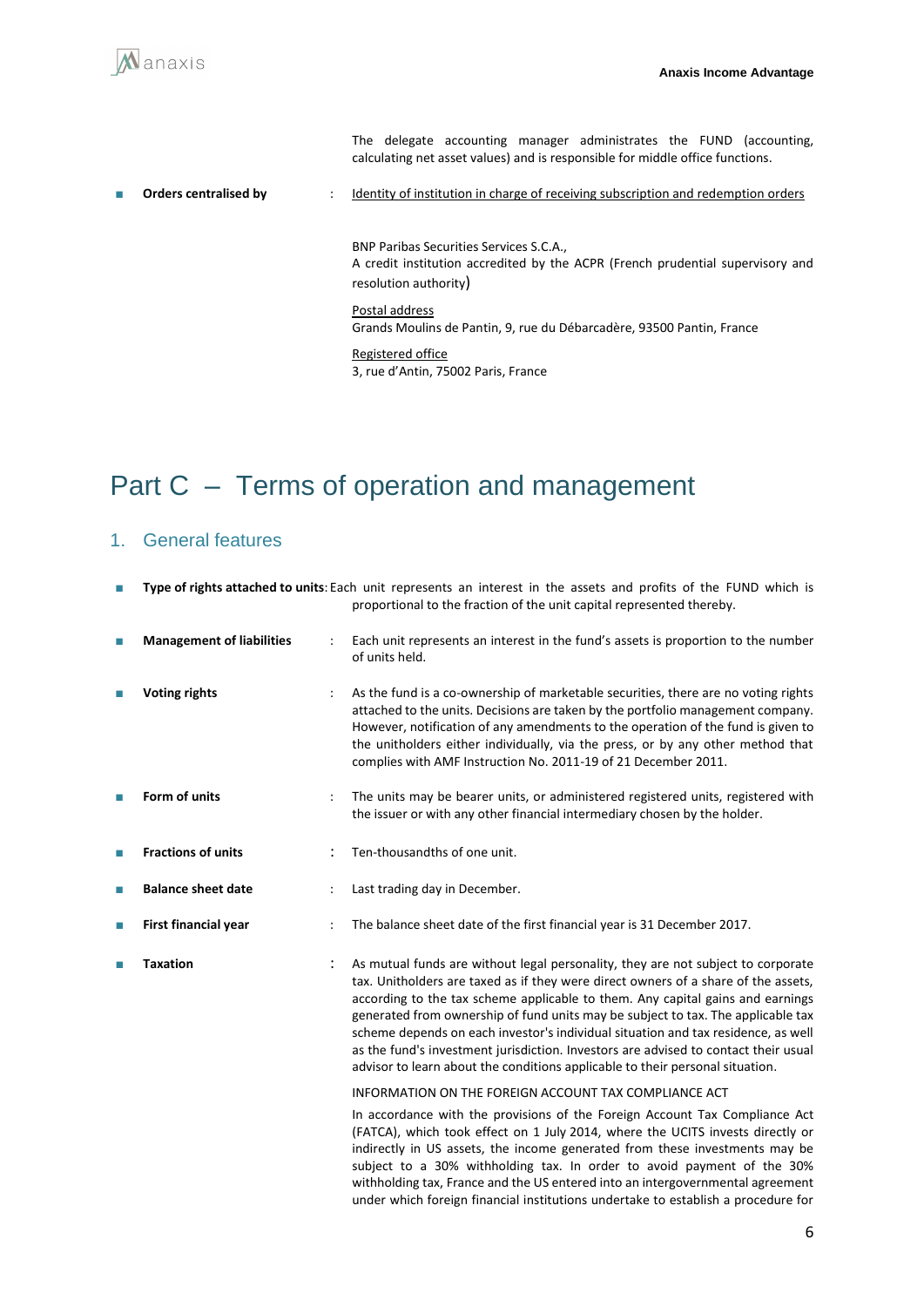identifying direct or indirect investors that are US persons and to transmit certain information on these investors to the French tax authority, which in turn provides this information to the US Internal Revenue Service. As a foreign financial institution, the UCITS undertakes to comply with FATCA and to take any measures subject to the above-mentioned intergovernmental agreement.

## 2. Specific terms and conditions

| <b>ISIN</b> codes               | E1 units<br>FR0013196169<br>E2 units<br>FR0013196177<br>U1 units<br>FR0013196185<br>S1 units<br>$\ddot{\cdot}$<br>FR0013196193<br>11 units<br>FR0013196219<br>12 units<br>FR0013202520<br>J1 units<br>FR0013196227<br>K1 units<br>FR0013196235                                                                       |
|---------------------------------|----------------------------------------------------------------------------------------------------------------------------------------------------------------------------------------------------------------------------------------------------------------------------------------------------------------------|
| Investment objective            | The Fund aims to outperform 3-year-maturity German government bonds by 4%,<br>÷<br>after fees, by investing mainly in corporate bonds, in an active and discretionary<br>manner.<br>More precisely, the objectives of the different unit classes are as follows, after<br>deduction of the expected management fees: |
| For an investment in euro:      |                                                                                                                                                                                                                                                                                                                      |
|                                 | - E1 units: 3.45% above the performance of the German federal bond maturing<br>04/01/2024 (isin: DE00011142578).                                                                                                                                                                                                     |
|                                 | - E2 Units: 3.45% above the performance of the German Federal bond maturing<br>04/01/2024 (isin: DE00011142578).                                                                                                                                                                                                     |
|                                 | - I1 Units: 4% above the performance of the German federal bond maturing<br>04/01/2024 (isin: DE00011142578).                                                                                                                                                                                                        |
|                                 | - I2 units: 4% above the performance of the German federal bond maturing<br>04/01/2024 (isin: DE00011142578).                                                                                                                                                                                                        |
| For investment in US Dollars:   |                                                                                                                                                                                                                                                                                                                      |
|                                 | - U1 Units: 3.45% above the performance of the US T-Bill maturing 15/03/2024<br>(isin: US91282CBR16).                                                                                                                                                                                                                |
|                                 | - J1 Units: 4% above the performance of the US T-Bill maturing 15/03/2024 (isin:<br>US91282CBR16).                                                                                                                                                                                                                   |
| For investment in Swiss Francs: |                                                                                                                                                                                                                                                                                                                      |
|                                 | - S1 Units: 3.45% above the performance of the Swiss Federal Bond maturing<br>11/06/2024 (isin: CH0127181177).                                                                                                                                                                                                       |

- K1 Units: 4% above the performance of the Swiss federal bond maturing 11/06/2024 (isin: CH0127181177).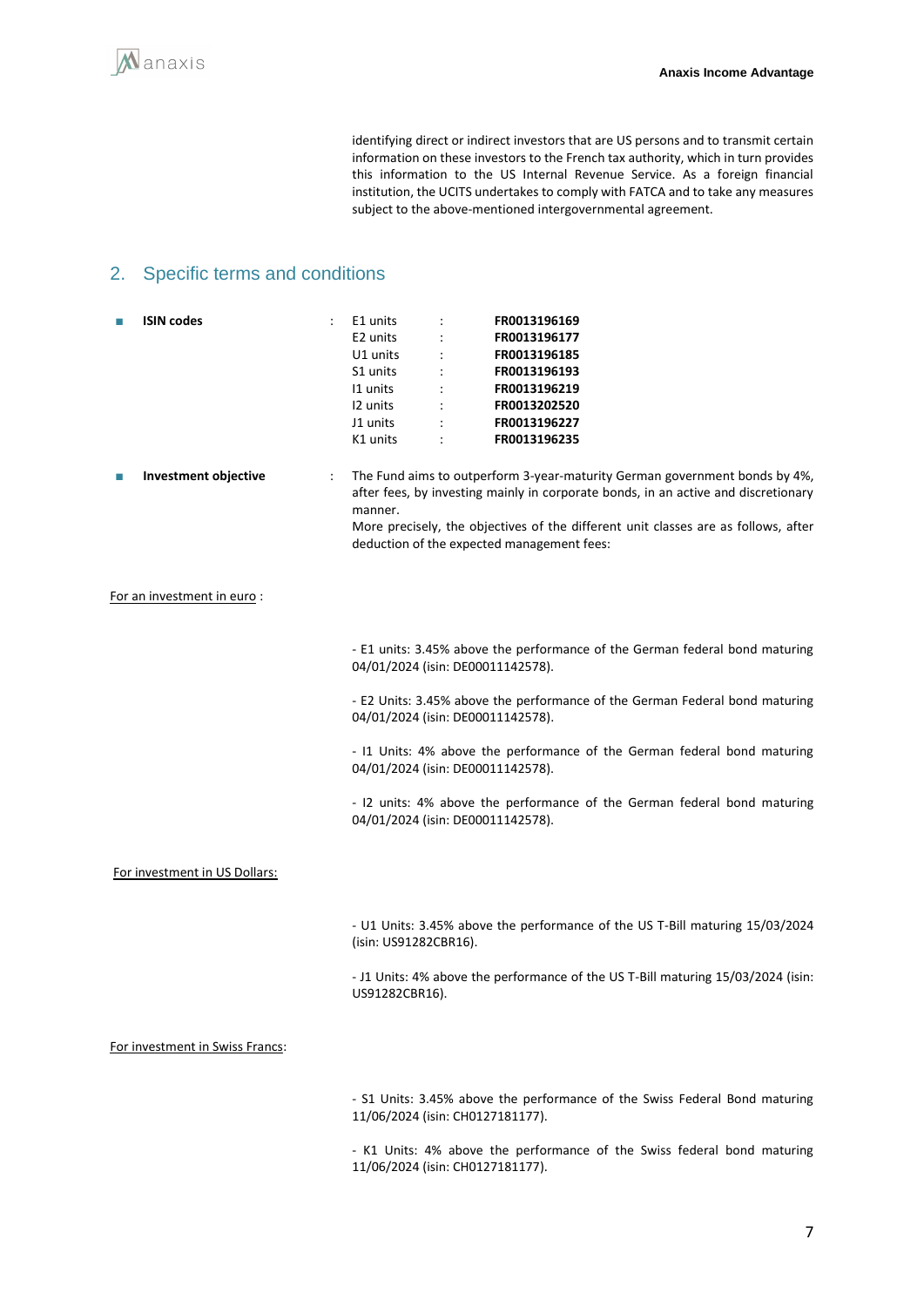

Benchmark index : Performance, upon the current year (*t*), of the German government bond with the closest maturity to 31st December of *t+2*. For example, for 2021, the performance of the FUND will be compared to the performance of the "Bundesobligation" with maturity at 04/01/2024 (ISIN DE0001112578). The benchmark will be therefore updated at the beginning of each calendar year. The performances of this benchmark will be capitalized and calculated with gross dividends reinvested.

#### ■ **Investment strategy**

a. *Description of strategies used :* The investment objective must be achieved by building a portfolio comprised predominantly of corporate bonds and other debt instruments.

> The Fund is subject to sustainability risk as defined in the Sustainable Finance Disclosure (SFDR) Regulation 2019/2088 as set out in the risk profile of the prospectus. Citing the principle of proportionality, the management company does not take into account the negative impact of investment decisions on sustainability factors.

> Furthermore, due to insufficient data provided by the companies, the criteria defining negative impacts are, at this stage, not applicable to investments in speculative grade corporate debt.

#### **Alignment with the European Taxonomy**

As the vast majority of companies have not started to publish their data in terms of alignment with the taxonomy, we are not able to provide a percentage of alignment of investments with the taxonomy.

#### **General approach**

The UCITS is managed in an active and discretionary manner.

It is not a fixed maturity fund.

The investment strategy is based first and foremost on an extensive fundamental analysis of private-sector bonds including consideration of our exclusion policy. The investment strategy aims to build an allocation diversified from a geographical and sectorial point of view, based on the selection of individual bonds each for their own merits.

The allocation of the portfolio may evolve according market conditions and economic and financial perspectives: rate levels, credit risk premium, probability of default, cash flows, central banks policies, economic circumstances, commodity prices, political events, etc.

#### **Financial analysis**

We first check that the business model of the issuer is compatible with our exclusion policy.

Our exclusion policy aims to exclude sectors considered to have a negative impact on the environment. This includes activities related to fossil fuels, nuclear power, polluting products, armaments, tobacco and GMOs. The scope of exclusion retained by Anaxis is specified below.

- Fossil fuels: oil exploration, production, refining and transportation of oil, gas, oil sands, coal mines and electricity production from oil or coal.

- Nuclear: uranium mining, enrichment of fissile materials, and nuclear power generation.

- Polluting activities: production of fertilisers and pesticides and production of plastic packaging.

- Weaponry: production of weapons, ammunition and military equipment, law enforcement or military surveillance, and manufacture of hunting weapons and all types of weapons for private use.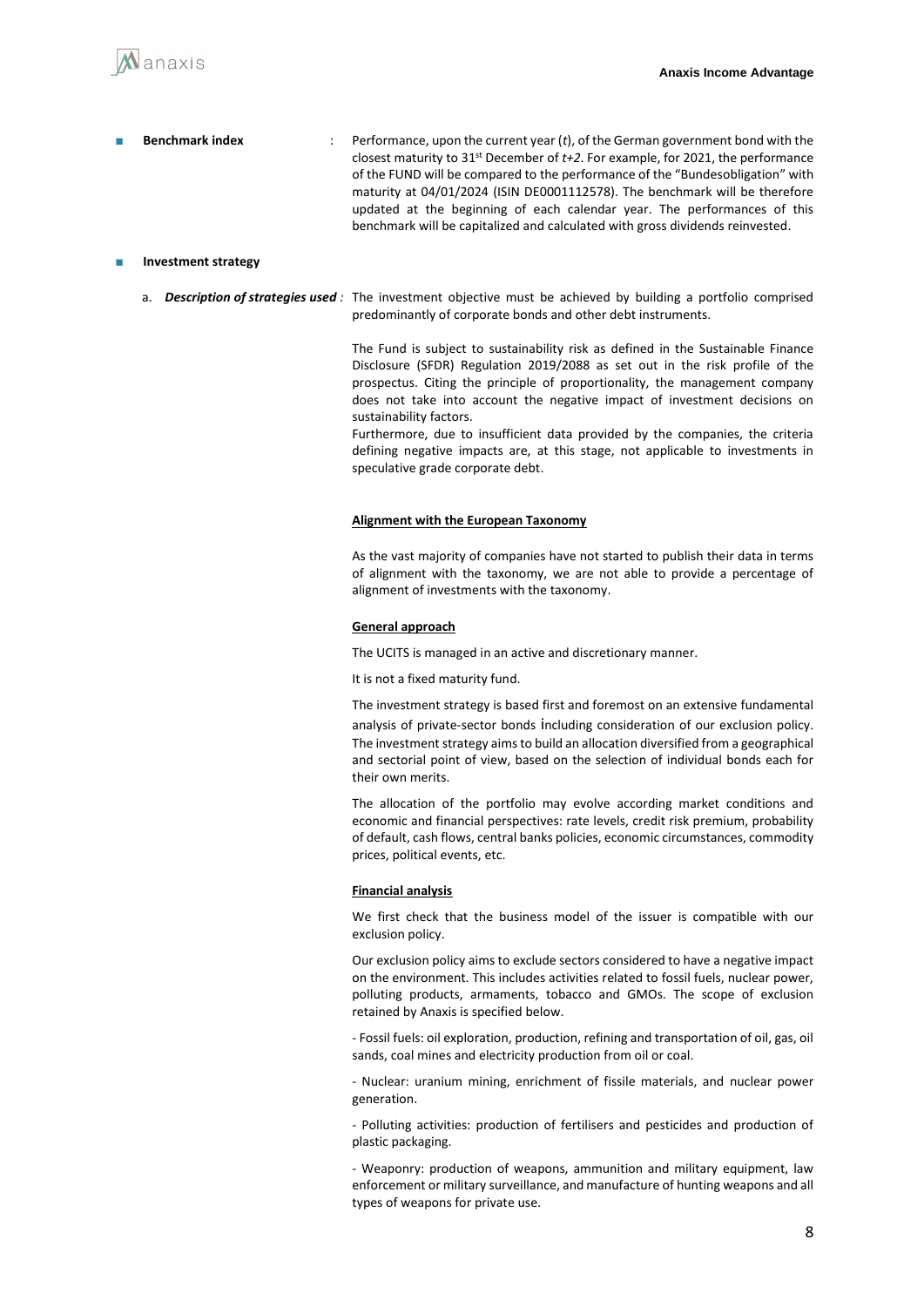

- Other ethical exclusions: tobacco, production of GMOs for non-therapeutic purposes.

The investment strategy assesses the issuer's financial solidity, development outlook and sensitivity to economic conditions, the liquidity of available issues and their legal characteristics. This analysis aims to identify the most attractive securities. It includes a comparative approach between similar securities in terms of issuer, sector, maturity, subordination rank, etc.

The financial analysis studies the business model and strategy of companies in order to determine their strengths and weaknesses. The management team aims at forecasting how activity, incomes, cash flows or financial leverage will evolve, according to the competitive environment of the companies, their market growth, the quality of their products, as well as their cost structure.

The management team also assesses the composition of the balance sheet, the assets quality, the debtors' guarantees, the expected support from unitholders, the refinancing needs, the access to the capital market, etc.

#### **Geographic criteria**

The investment strategy does not favour any particular geographic area and may freely invest in developed markets (European Economic Area, Switzerland, North America, Japan, Singapore, Australia, and New-Zealand). Investments in emerging markets and other markets are limited to 49%.

| Geographic exposure<br>(geographic region of issuers) | Minimum | Maximum |
|-------------------------------------------------------|---------|---------|
| Developed countries                                   | 0%      | 100%    |
| Other countries (including emerging<br>markets)       | 0%      | 49%     |

#### **Sector criteria**

When investing in private sector bonds, the investment strategy seeks to avoid portfolio concentration on a specific economic sector. All economic sectors may be considered.

#### **Rating criteria**

Management favours private corporate bonds. The unit of high yield, speculative grade corporate bonds may reach 100% of net assets.

Nonetheless, all or part of the portfolio may be invested in investment grade corporate debt or in government bonds. The allocation will depend on the team's assessment of the relative attractiveness of the credit categories, in terms of expected real yields after inflation, the average probability of default, the expected volatility of market prices and the dynamic of the primary market (volume and characteristics of new issues) together with the refinancing strategies of issuers.

The management team does not invest in companies already or soon to be in default. However, it is not obligated to sell a security issued by a defaulting company after it is included in the portfolio, should it consider that this would not be in the unitholders' best interest

| Credit risk exposure                         | Minimum | Maximum |
|----------------------------------------------|---------|---------|
| High yield, speculative grade corporate debt | 0%      | 100%    |
| Investment grade corporate debt              | 0%      | 100%    |
| Unrated corporate debt                       | 0%      | 35%     |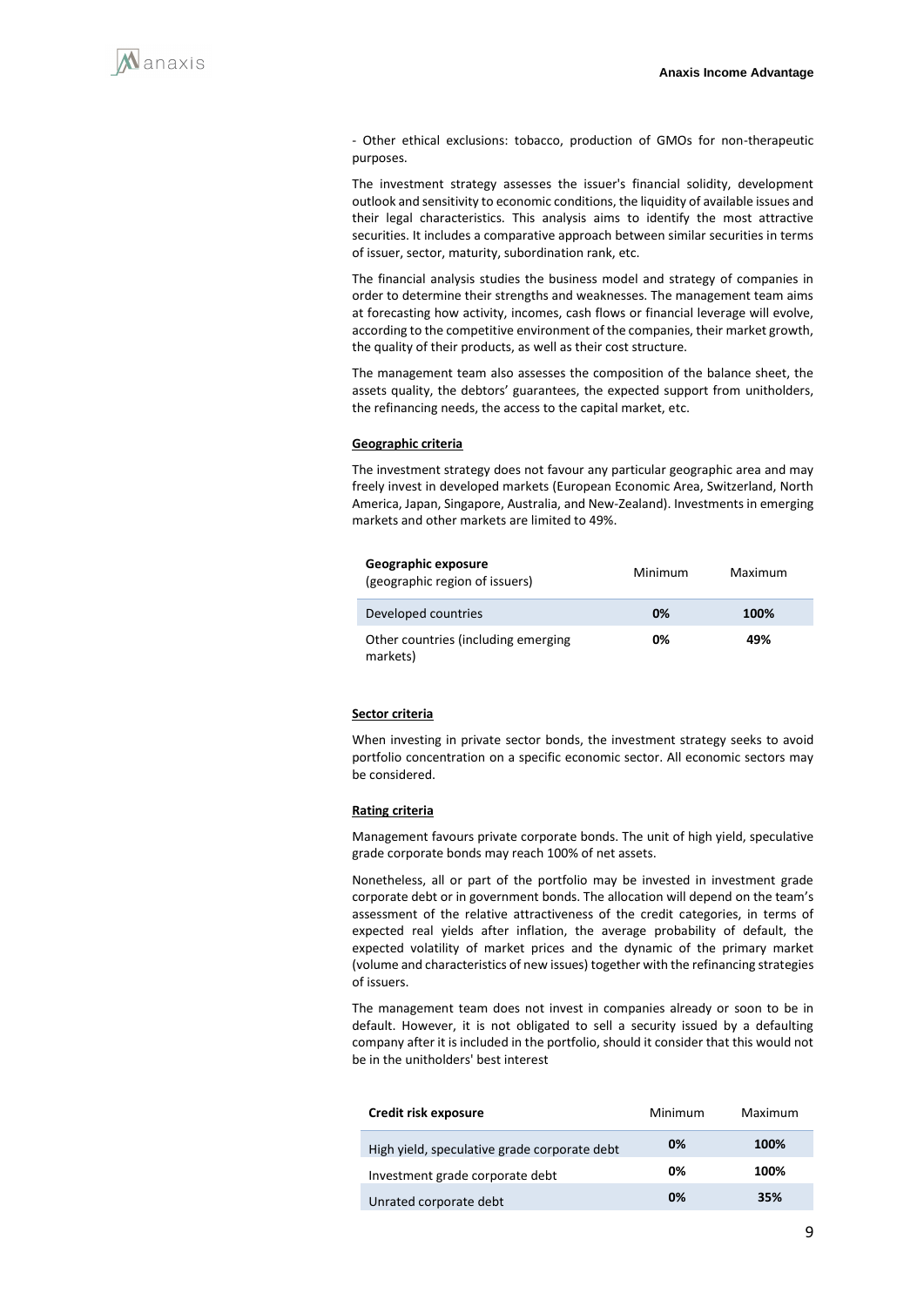| Investment grade sovereign debt | 0% | 100% |
|---------------------------------|----|------|
| High yield sovereign debt       | 0% | 20%  |

The Investment Grade category comprises securities with a minimum rating of BBB- by Standard & Poor's or Baa3 by Moody's or an equivalent rating by another recognised rating agency, or securities deemed to be of equivalent quality in the judgement of the management company. The High Yield category comprises securities with a rating below this level. The lowest rating will be used to determine the allocation limits.

The analysis and selection of debt instruments is made independently from rating agencies.

#### **Markets**

The FUND may invest on the primary and secondary markets.

#### **Tactical allocation**

The investment strategy uses a macroeconomic, financial and technical analysis to define the optimal positioning of the FUND. Based on this analysis, the portfolio management team may decide to hold a portion of assets in money market products, short-term government debt instruments or government bonds. It may vary the asset allocation by rating or sector.

#### **Bond sensitivity**

The investment team may change the portfolio's sensitivity to general interest rate trends within a range of 0 to 7. To this end, the portfolio management team may use interest rate swaps or futures, within the limit of an overall exposure (all positions combined) of 120% of the net assets.

The credit spread sensitivity range is identical to the range indicated for sensitivity to interest rates.

| Sensitivity       | Minimum | Maximum |
|-------------------|---------|---------|
| To interest rates |         |         |
| To credit spreads |         |         |

#### **Management of foreign exchange risk**

The Fund's reference currency is the euro. Foreign exchange risk generated by any investments in foreign currencies is generally hedged in favour of the euro.

Furthermore, categories of units issued by the fund and denominated in currencies (US dollar or Swiss franc) are continuously hedged in order to protect investors against exchange rate fluctuations between the euro and the unit category's currency of denomination.

Foreign exchange risk is hedged via forward forex transactions or OTC derivatives. Such hedges may prove partial or imperfect. A tolerance threshold of 5% of residual exposure has been defined.

| Foreign exchange risk                                                                       | Minimum | Maximum |
|---------------------------------------------------------------------------------------------|---------|---------|
| Securities denominated in other currencies<br>(US dollar, Swiss franc, British pound, etc.) | 0%      | 100%    |
| Residual foreign exchange risk exposure<br>after hedging                                    | 0%      | 5%      |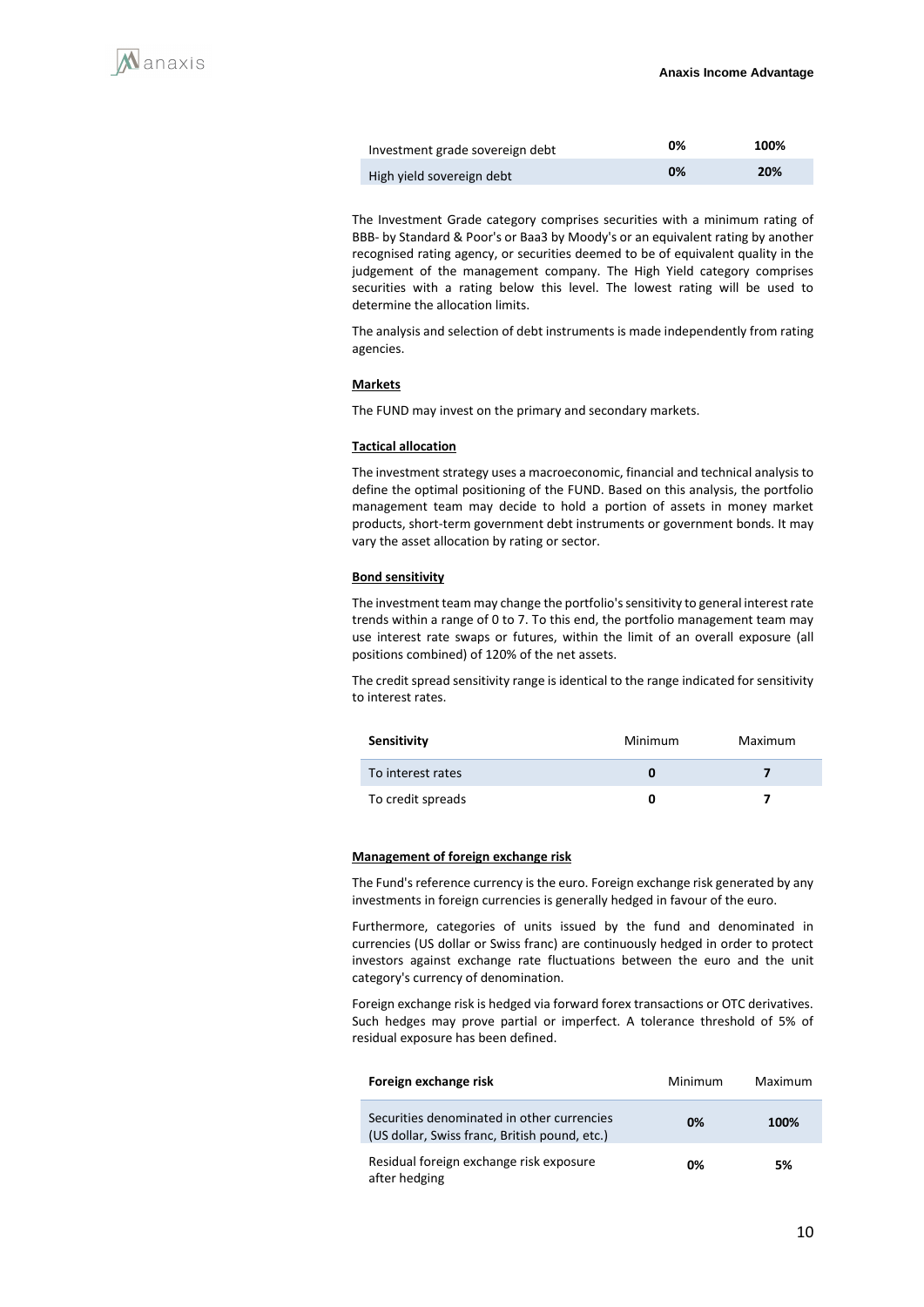

#### b. *Categories of assets used* : **1. Debt securities and money market instruments**

#### Corporate bonds and negotiable debt securities

This category may comprise up to 100% of the fund's assets.

The investment strategy focuses on bonds and negotiable debt securities issued by companies headquartered in developed markets (European Economic Area, Switzerland, North America, Japan, Singapore, Australia, and New-Zealand). Investments in emerging markets and other markets are limited to 49% of the fund's assets.

The issuers may be listed companies or companies whose units are not listed because they are held by families, managers, holding entities or investment funds

These securities are generally denominated in euro but also in other currencies (USD, CAD, AUD, CHF, GBP, JPY, DKK, NOK, SEK or other currencies for which, according to the management company, a hedging can be implemented at reasonable price and conditions). Securities denominated in currencies other than the euro may comprise up to 100% of the UCITS' assets. However, foreign exchange risk is hedged under the best possible conditions and is kept below 5%.

Selected securities may be of any rank (e.g. secured, non-secured, mezzanine or subordinated debt) and have any credit rating. High-yield speculative securities may comprise up to 100% of the FUND's assets. However, the fund does not invest in securities issued by companies in default at the time of purchase. Unrated securities may comprise up to 35% of the FUND's assets.

The analysis and selection of debt instruments is made independently from rating agencies.

These securities may take any form: bonds and other fixed-, floating or variablerate securities; securities containing legal and financial clauses, such as the possibility for the issuer to recall its debt under conditions set forth at issuance, coupon enhancement clauses, coupon indexing clauses, etc.

#### Government bonds and similar securities

The FUND may invest up to 100% of its assets in Investment Grade debt instruments issued or guaranteed by governments or supranational entities, regardless of rating or currency. Nonetheless, the emerging government bonds are limited to 20% of the FUND's asset

Clarifications on the legal nature of fixed-income instruments

- Negotiable debt securities having a short-term maturity;
- Negotiable debt securities having a medium-term maturity;
- Fixed-, variable- or floating-rate bonds;
- Euro medium-term notes (EMTNs), excluding structured notes and notes with embedded forward financial instruments;
- Convertible bonds;
- Inflation-indexed bonds;
- Treasury notes.

#### **2. Convertible bonds and related securities**

The FUND may invest up to 20% of its assets in convertible bonds (or related instruments) with a bond profile, i.e. if the conversion option is out-of-the-money, has no significant value and does not generate a convexity effect on the price of the convertible for small variations in the price of the underlying equity. This strategy can enable the FUND to take advantage of attractive opportunities in securities similar to conventional corporate bonds, with the benefit of an option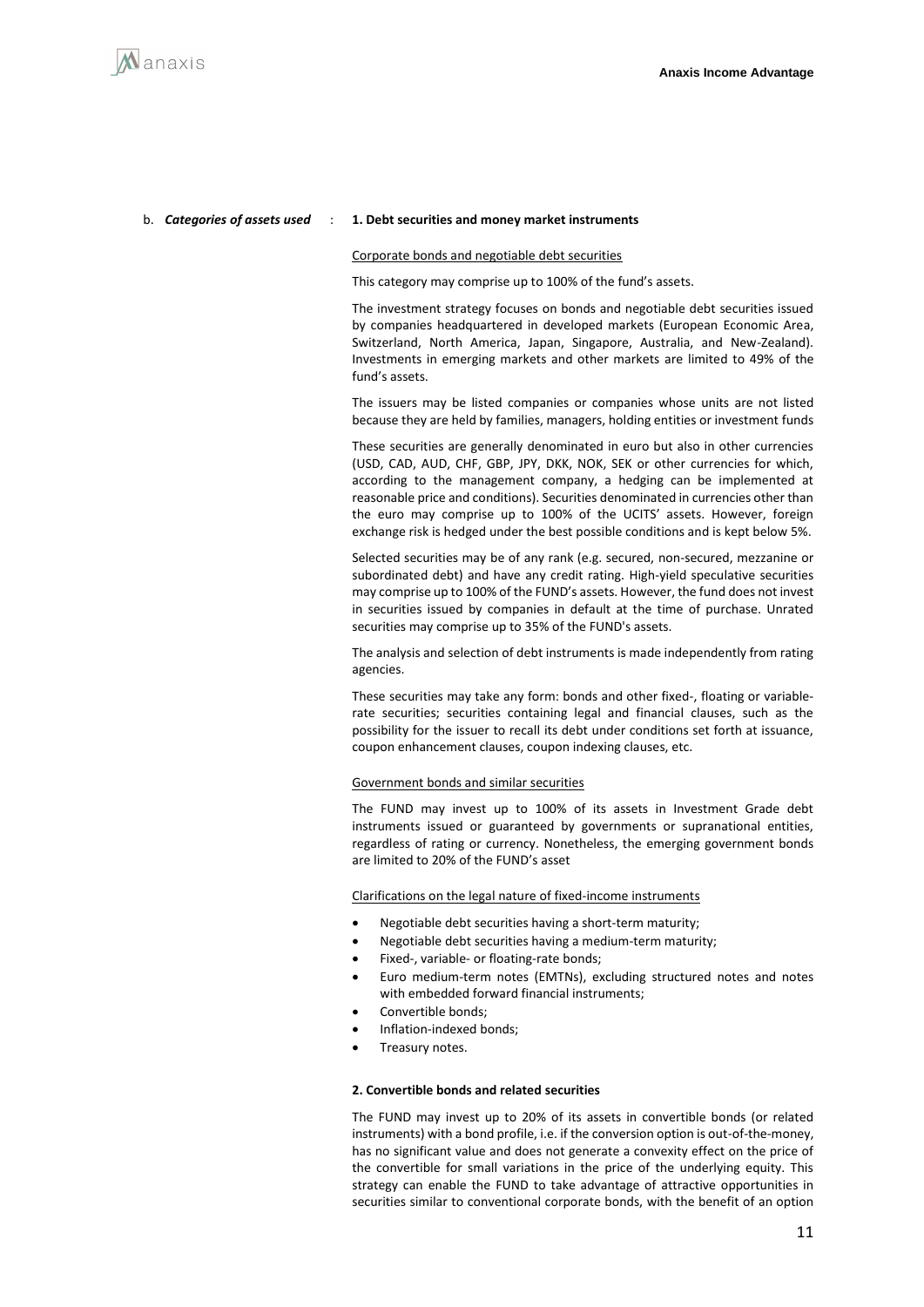not priced in by the market. In such case, the portfolio management team will ensure that the FUND's overall equity risk does not exceed 10% of net assets.

#### **3. Equities**

Equity exposure is limited to 10% of the FUND's assets. The FUND does not purchase stocks on the market and does not take part in IPOs. However, the FUND may be exposed to this asset category due to the sensitivity of convertible bonds held to the price of underlying equities. Furthermore, the FUND may directly hold equities after exercising the conversion option attached to convertible bonds or following to debt restructuration. Although such direct positions are not intended to be held over the long term, the FUND is not required to sell them within a predefined period.

#### **4. Deposits**

For the purpose of managing its cash holdings, the FUND may carry out deposits with one or more credit institutions, within the limit of 50% of its assets. Nonetheless, it may not carry out deposits of more than 20% of its assets within the same institution.

#### **5. Derivatives**

The FUND may invest in the regulated, organised or OTC futures markets for the purpose of carrying out forex hedging transactions or adjusting the portfolio's bond sensitivity (upward or downward) within a range of 0 to 7. Instruments used may include, in particular, futures, forward foreign exchange contracts and simple interest rate swaps. The FUND's overall exposure, including derivatives, is limited to 120% of net assets. The FUND will not use total return swaps.

#### Clarifications on derivatives

- a. Type of markets in which the FUND may invest: regulated, organised, OTC.
- b. Risks to which the portfolio management team plans to expose the FUND: interest rate and foreign exchange.
- c. Types of transactions, all of which are limited to the achievement of the investment objective: hedging and exposure.
- d. Types of instruments used: futures, swaps, and forward foreign exchange contracts.
- e. Strategy for using derivatives to achieve the investment objective:
	- hedging of foreign exchange risk,
	- variable hedging of interest rate risk according to investment committee forecasts,
	- increasing exposure to interest rate risk, according to investment committee forecasts, within the limit of overall interest rate risk exposure of 120% of net assets.

#### **6. Securities with embedded derivatives**

The FUND may invest in this asset category insofar as it is authorised to hold convertible bonds within the limit of 20% of its assets.

Furthermore, the corporate bonds in which the FUND predominantly invests often contain clauses offering the issuer the possibility of redeeming its bonds early, or requiring it to offer early redemption to bondholders, particularly after the expiry of a certain period, subsequent to certain events or if certain accounting or financial indicators are exceeded. The conditions for exercising these options may vary, and may or may not offer compensation to bondholders.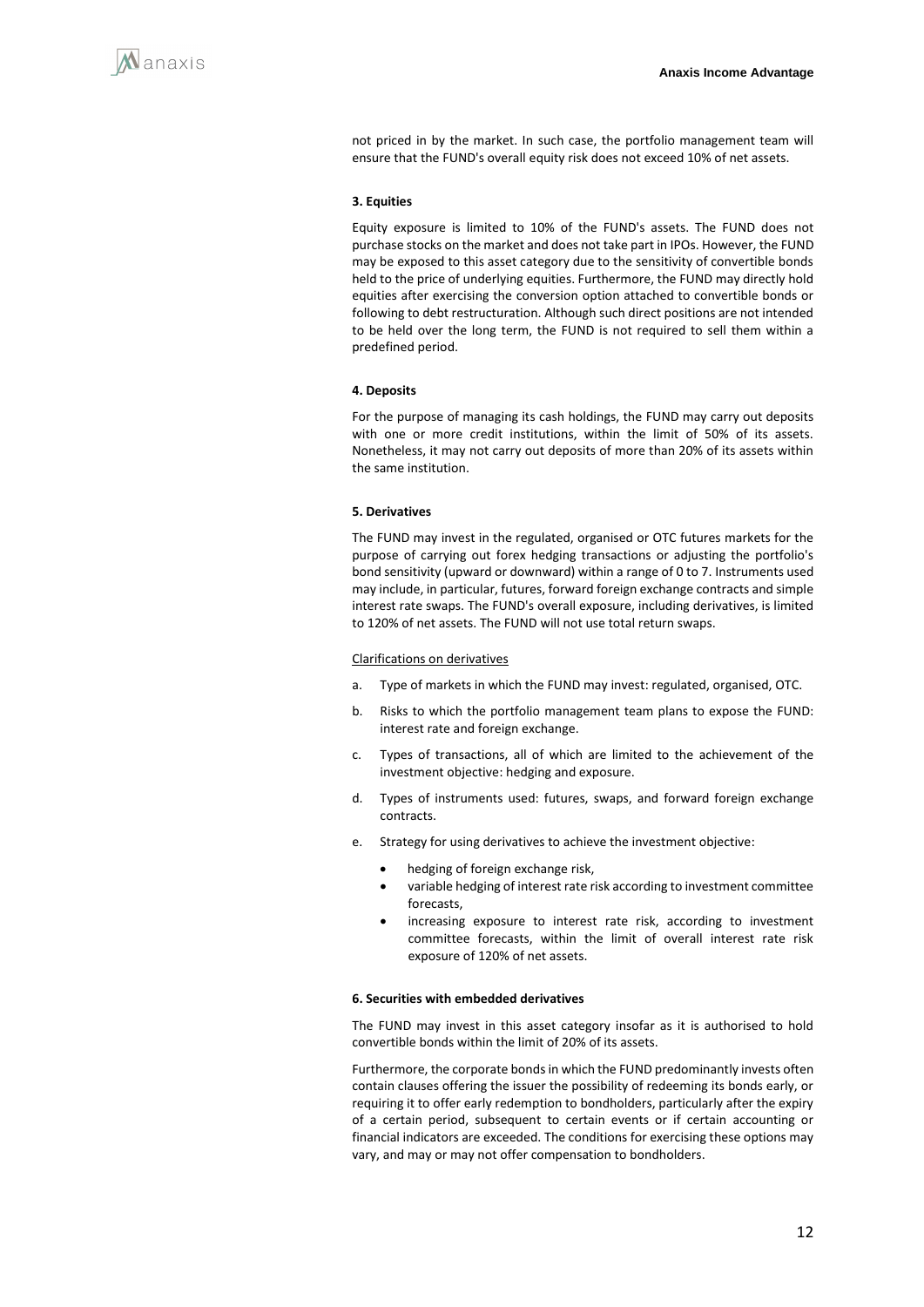

#### **7. OPCVM**

The FUND may invest up to 10% of its assets in other UCITS with a money market or bond strategy. These UCITS may be managed by Anaxis Asset Management or any other related entity.

#### **8. Cash loans**

The FUND does not borrow cash. Nevertheless, it may have a temporary debit balance, within the limit of 10%, due to transactions related to the FUND's payment flows: investments, divestments and liabilities transactions.

#### **9. Securities lending and borrowing**

None.

#### ■ **Contracts constituting financial guarantees**:

**I**n the context of transactions on OTC derivative instruments, the fund is required to receive or grant financial assets as collateral. The financial guarantees received are intended to reduce the fund's exposure to the risk of default of a counterparty. They are only received in cash. The management company does not accept guarantees in the form of financial securities.

Any financial guarantee or collateral received complies with the following regulations: they are only placed in deposits with eligible entities or invested in high quality government bonds (provided that such transactions are with credit institutions subject to prudential supervision and the fund can withdraw at any time the total amount of cash taking into account accrued interest) or short-term money market funds.

Financial guarantees will not be reused.

- **Risk profile** : Your money will be predominantly invested in financial instruments selected by the portfolio management company. These instruments will be subject to market trends and developments.
	- a. **Main risks** : Capital Risk. The FUND does not offer any guarantee or protection. There is a risk that subscribers will not recover all of their initially invested capital.

Credit risk. This is the potential risk that the issuer's rating will be downgraded, which may lead to a decrease in the price of the security and thus the FUND's net asset value (NAV). Furthermore, subscribers should note that investments in lowrated or unrated securities generate higher credit risk. In particular, the FUND normally invests in speculative category bonds. These bonds can represent up to 100% of the FUND's asset. The investment objective assumes a default rate of 1%. If the default rate is higher, the investment objective may not be reached.

Interest rate risk. When interest rates rise, bond prices fall. These fluctuations can lead to a decrease in the FUND's NAV. The portfolio's sensitivity may vary within a range of 0 to 7.

Risk linked to derivatives. The use of derivatives may increase interest rate risk beyond that associated with the bonds and other debt securities held, but without exceeding the 0-7 range indicated above.

Risk linked to discretionary portfolio management. As the FUND is managed on a discretionary basis, there is a risk that the portfolio management team will not select the top-performing securities. Consequently, the FUND may underperform its investment objective and the investment choices made may lead to a decrease in the FUND's NAV.

Risk linked to emerging countries. The FUND may invest in emerging markets. Investors should be aware of the higher volatility associated with emerging market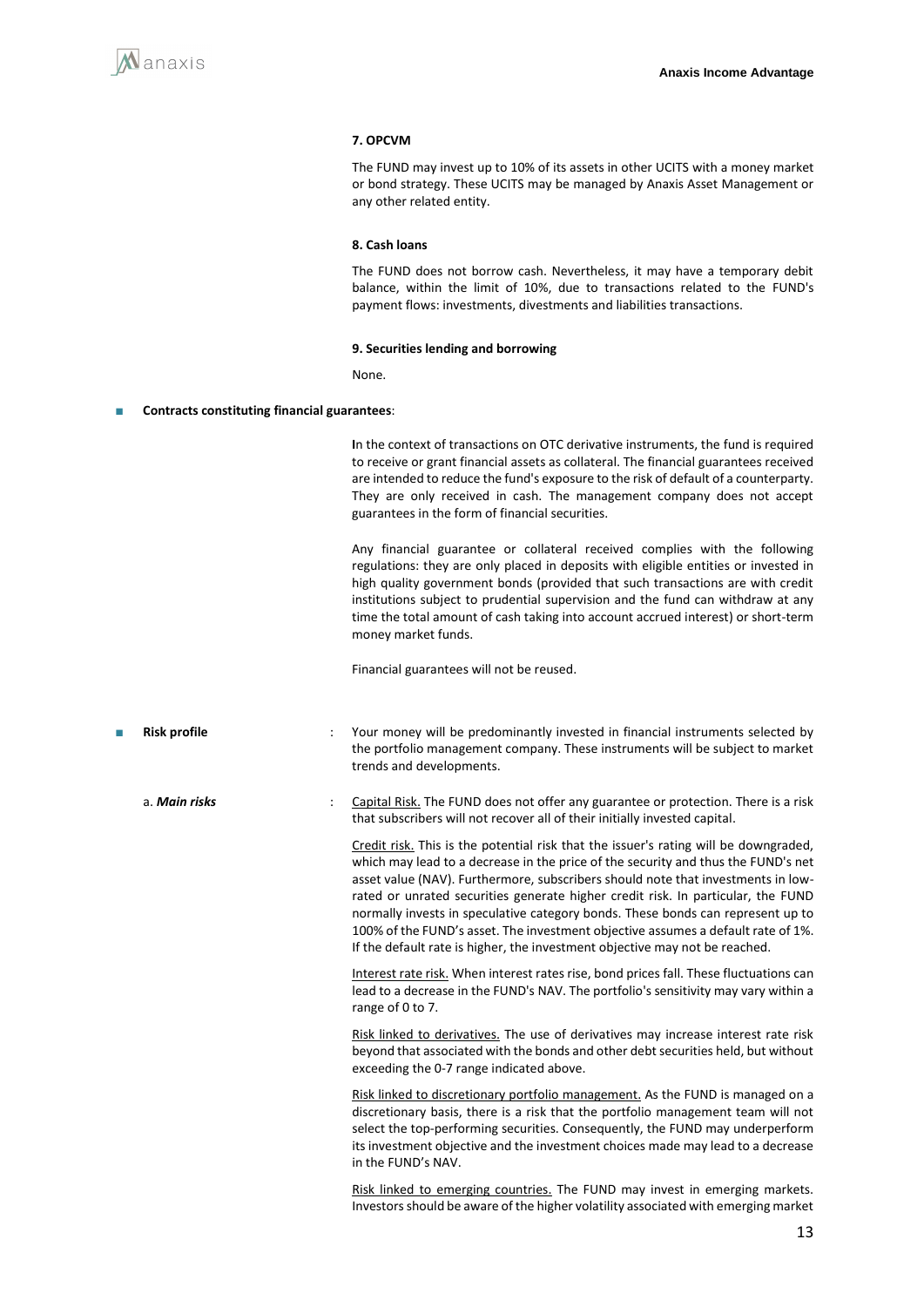issues compared to developed market issues. This volatility may arise from the instability of political and economic factors in these markets. It may be enhanced by factors linked to legal, market liquidity, settlement, delivery and foreign exchange problems. The risk of price fluctuation or suspended redemptions is thus higher compared to products in more developed markets. Some emerging markets are sensitive to commodity prices or inflation rates. Others are highly exposed to the economic conditions prevailing in other countries. Risk associated with holding convertible bonds. Up to 20% of the FUND's net assets may be exposed to the convertible bond market. The value of convertible bonds depends on several factors such as interest rate levels, changes in prices of underlying securities and changes in prices of embedded derivatives. These various factors can lead to a decrease in the FUND's NAV. Counterparty risk. This risk arises from the use of financial contracts negotiated over the counter with market counterparties. These transactions expose the FUND to the risk of default by one or more counterparties and may lead to a decrease in the FUND's NAV. b. **Ancillary risks** : Foreign exchange risk. Up to 100% of the FUND's assets may be invested in securities denominated in currencies other than the FUND's reference currency (the euro). The foreign exchange risk associated with these investments will be hedged with the aim of keeping this exposure under 5% (all currencies combined). In addition, the FUND offers unit categories denominated in currencies other than the euro (Swiss franc and US dollar). For these unit categories, foreign exchange risk against the euro is also kept below 5% via an appropriate hedge. However, unitholders should note that the FUND may be exposed to residual foreign exchange risk, arising either from an imperfect hedge of the securities portfolio or specific to non-euro-denominated unit categories. This risk, limited to 5% of net assets, may lead to a decrease in NAV Equity risk. Up to 10% of the FUND's net assets may be exposed to the equity market. This limit is defined as the sum of direct and indirect exposures via convertible bonds. The FUND's NAV will decrease if this market declines. Sustainability risk. A sustainability risk is defined as an environmental, social or governance event or situation that, if it occurs, could have a negative impact on the value of the investment, for example because of any of the following: (1) lower revenues, (2) higher costs, (3) physical damage or depreciation in asset value, (4) higher cost of capital, (5) fines or convictions, (6) image damage. Some risks, particularly those associated with global warming, are likely to increase over time. Risk linked to investments in UCITS. Unitholders should note that there are liquidity risks and risks of capital losses associated with potential investments of up to 10% of the FUND's assets in UCITS. These risks may lead to a decrease in the FUND's NAV. Inflation risk. The FUND may be exposed to inflation risk, i.e. a widespread increase in prices. Liquidity risk. Under very difficult market conditions, the FUND may, due to an exceptionally high volume of redemption requests or due to other exceptional circumstances, be unable to honour redemption requests according to the conditions indicated below. In such case, the portfolio management company may, in accordance with the FUND's Articles of Incorporation and in the investors' best interest, suspend redemptions or extend the settlement period.

### ■ **Guarantee or protection** : None.

#### **Eligible subscribers and typical investor profile:**

E1, E2, U1, S1, I1, I2, J1 and K1 units are available to all subscribers.

Eligible subscribers include in particular those seeking to invest in the corporate bond market with the aim of outperforming by 4% (after fees) the yield offered by German government bonds with a 3-year maturity.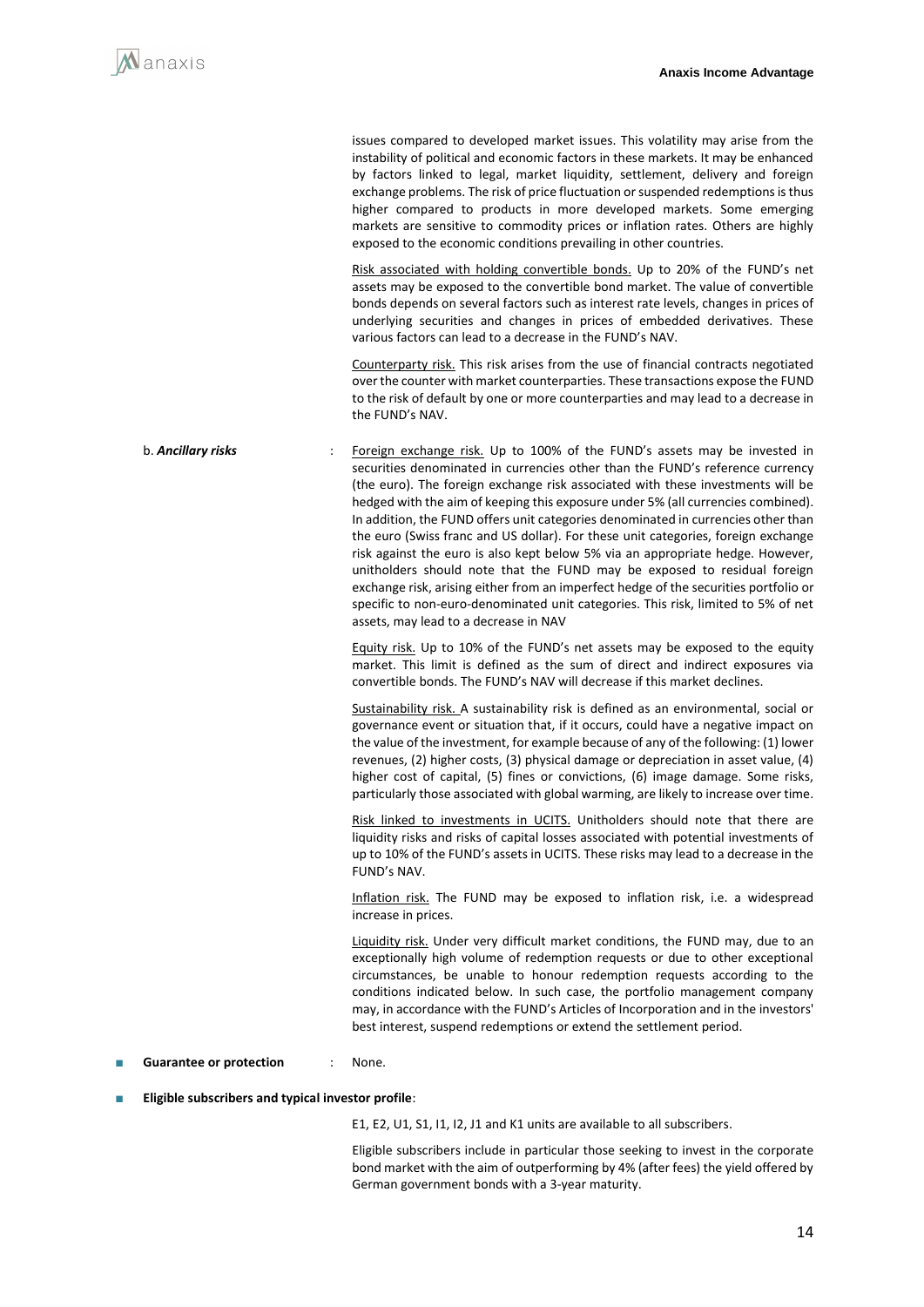

The recommended investment period is 3 years.

The amount that is reasonable to invest in this FUND depends on each investor's personal situation. To determine their personal situation, investors should consider their personal assets, regulations, current needs over the recommended investment period, as well as their risk appetite or risk aversion. Investors are strongly advised to sufficiently diversify their investments so as to avoid exposing them exclusively to the risks incurred by this FUND.

#### ■ **Conditions for determining and distributing income**:

Net income for the financial year is determined in accordance with regulatory provisions and with the UCITS accounting principles.

Net income is distributed between the units categories in proportion to their unit of total net assets. However, an adjustment is made in order to assign foreign exchange hedging transactions exclusively to the relevant unit categories.

Amounts available for distribution are determined by:

- 1. The net income plus retained earnings, and plus or minus the balance of the income accrual.
- 2. The realised gain for the financial year, less costs, plus gains of the same nature for the previous financial years that have not been distributed or capitalised, plus or less the balance of adjustments of gain/loss.
- For E1, U1, S1, I1, J1 and K1 units, gains are capitalised.

For E2 and I2 units, income actually distributed is determined each year by the portfolio management company.

#### **Frequency of distribution** : Annual for E2 and I2 units.

I2 FR0013202520 Accumulation

#### ■ **Unit features** : **Unit ISIN code Distribution of earnings : Net result: Distribution and/or Capitalisation Net realised capital gains: Capitalisation Currency Frequency Initial unit value Minimum initial subscription Fractional units** E1 FR0013196169 Accumulation EUR Daily EUR <sup>100</sup> One unit Ten-thousandths of one unit E2 FR0013196177 Accumulation Accumulation EUR Daily EUR<br>and/or distribution EUR Daily 100 <sup>100</sup> One unit Ten-thousandths of one unit U1 FR0013196185 Accumulation USD Daily USD One unit Ten-thousandths of one unit S1 FR0013196193 Accumulation CHF Daily CHF <sup>100</sup> One unit Ten-thousandths of one unit I1 FR0013196219 Accumulation EUR Daily EUR 100 EUR 500 000 Ten-thousandths of one unit

Accumulation EUR Daily EUR<br>and/or distribution EUR Daily 100

EUR 500 000

USD

100

Ten-thousandths of one unit

Ten-thousandths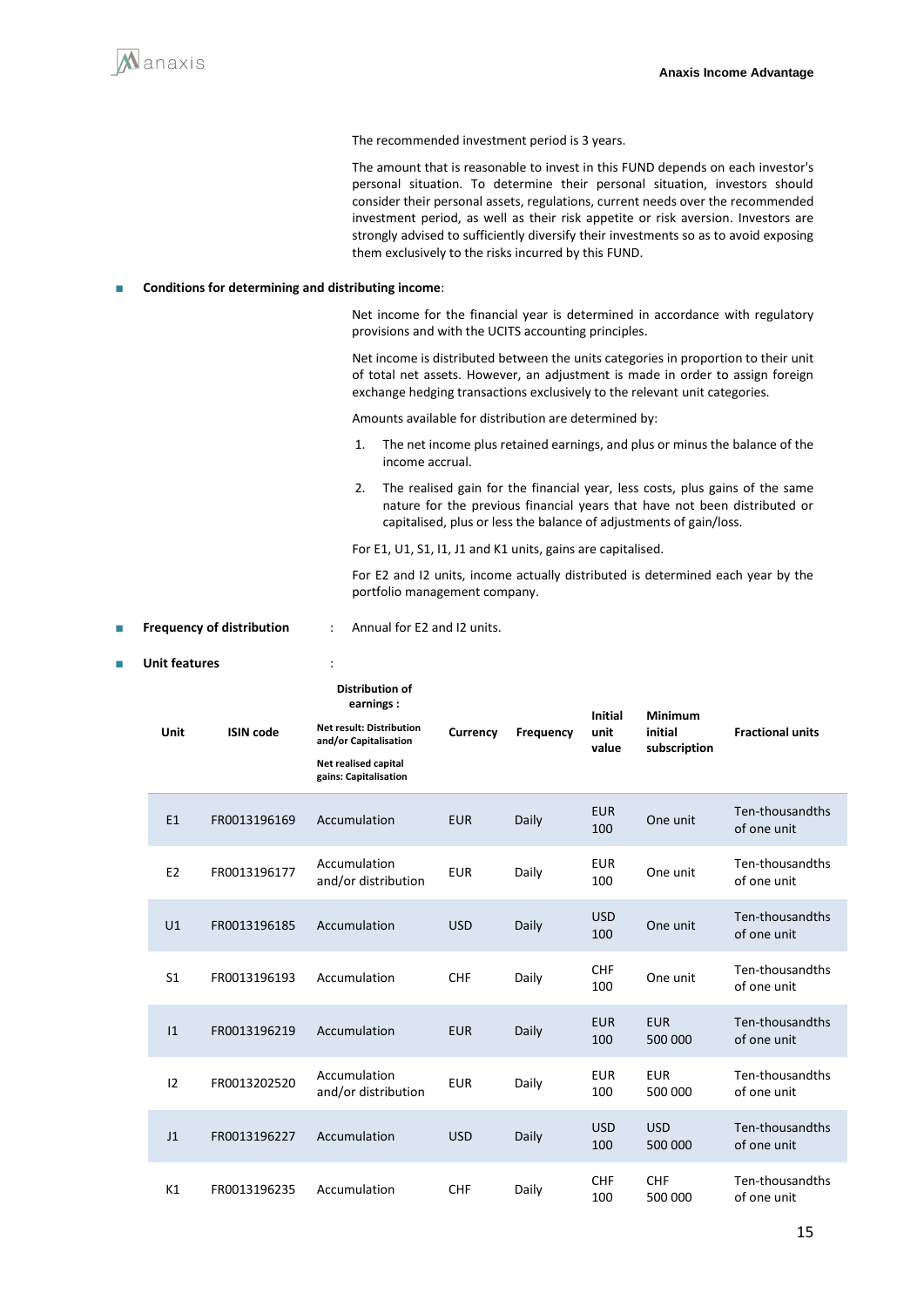

The management company, employees of the management company and the employees of companies affiliated to the management company are exempted from the minimum initial subscription.

#### ■ **Terms of subscription and redemption**:

Central processing of orders

Subscription and redemption orders are received and centrally processed by 12.00 p.m. by BNP Paribas Securities Services and are executed on the basis of the next day's NAV, i.e. at an unknown price.

Institution in charge of receiving orders

BNP Paribas Securities Services Grands Moulins de Pantin, 9, rue du Débarcadère, 93500 Pantin, France

A swing pricing mechanism has been put in place by the management company

#### Orders form

Subscription orders are accepted in quantity or amount. Redemption orders are only accepted in quantity (number of units).

#### Fractions of units

Ten-thousandths of one unit.

#### Terms of settlement-delivery

Orders are executed in accordance with the table below:

| $D-1$                                                                                 | $D-1$                                                                               | D: Day of the<br>calculation of the NAV | $D+1$                                               | $D+3$                                      | $D+3$                                           |
|---------------------------------------------------------------------------------------|-------------------------------------------------------------------------------------|-----------------------------------------|-----------------------------------------------------|--------------------------------------------|-------------------------------------------------|
| <b>Subscription orders</b><br>are received and<br>centrally processed by<br>12.00 p.m | <b>Redemption orders</b><br>are received and<br>centrally processed by<br>12.00 p.m | <b>Execution of the order</b><br>on D   | <b>Publication of the Net</b><br><b>Asset Value</b> | <b>Subscription</b><br>Settlement-Delivery | <b>Redemption</b><br><b>Settlement-Delivery</b> |

Conditions for switching from one unit category to another, round trip

For subscriptions carried out by unitholders having submitted a redemption request recorded at the NAV on the same day and involving the same number of units (in another unit category or in the same unit category as the subscription), no entry or redemption fees will be charged provided that the minimum amounts per transaction are observed.

Switching from one unit category to another is considered from a tax standpoint to be a redemption followed by a new subscription. The same is true for a round trip within the same unit category.

#### Date and frequency of NAV calculation

Daily. NAVs are calculated every working day (according to the official Euronext NV calendar).

Place and conditions of publication or transmission of NAVs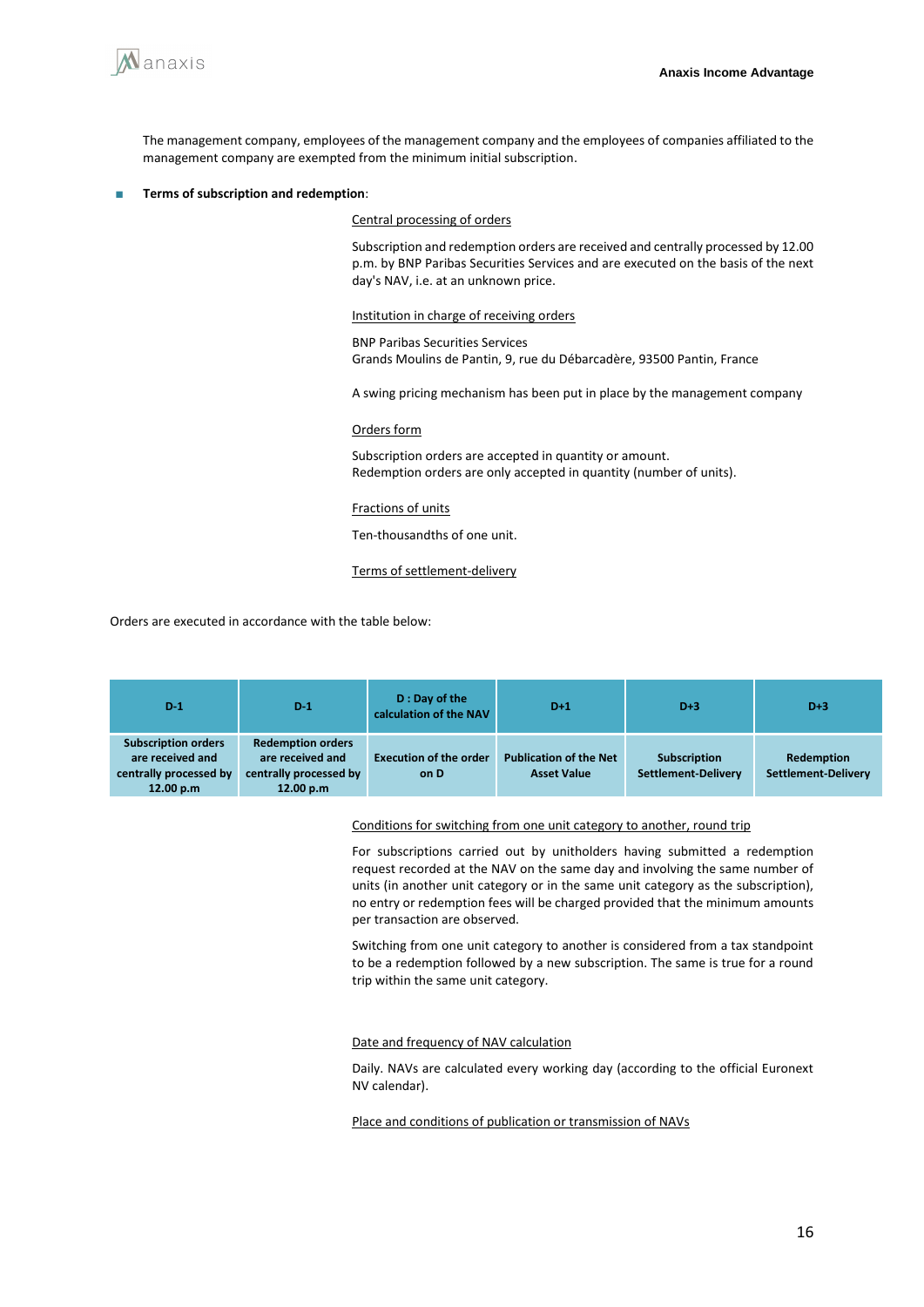

The NAVs of the FUND's different unit categories can be obtained from Anaxis Asset Management, 9, rue Scribe, 75009 Paris, France, and online at www.anaxiscapital.com.

### 3. Charges

■ **Fees and commissions** : Subscription and redemption fees

Subscription and redemption fees increase the subscription price paid by investors and decrease the redemption price. Fees paid to the Fund are used to offset the Fund's expenses in investing or divesting the assets under management. Fees not paid to the Fund go to the portfolio management company, the promoter, etc.

#### **Fees charged to investors upon subscription and redemption**

|                                             | Base                  | Rate       |
|---------------------------------------------|-----------------------|------------|
| Subscription fee not paid to<br>the FUND    | NAV x number of units | 2% maximum |
| Subscription fee paid to the<br><b>FUND</b> | NAV x number of units | None       |
| Redemption fee not paid to<br>the FUND      | NAV x number of units | 1% maximum |
| Redemption fee paid to the<br><b>FUND</b>   | NAV x number of units | None       |

#### Operating and management fees

Operating and management fees cover all expenses invoiced directly to the FUND, with the exception of transaction fees. Transaction fees include intermediation fees (brokerage, stock market tax, etc.) and the account activity fee, where applicable, that may be charged by the custodian and the portfolio management company.

The following may be charged in addition to operating and management fees:

- Incentive fees. Incentive fees are awarded to the portfolio management company when the FUND exceeds its targets. They are charged to the FUND. This particular FUND, however, does not charge any incentive fee.
- Account activity fees charged to the FUND;
- A unit of the income earned from securities lending and borrowing transactions. However, the FUND does not carry out such transactions, nor any equivalent or similar transactions under foreign law.

|   | Fees charged to<br>the FUND     | Base       | Rate                                                                                                         |
|---|---------------------------------|------------|--------------------------------------------------------------------------------------------------------------|
|   | Portfolio<br>management<br>fees | Net assets | E1, E2, U1 and S1 units:<br>1.30% maximum incl. tax<br>$11, 12, 11$ and K1 units:<br>0.75% maximum incl. tax |
| 2 | External<br>management<br>fees  | Net assets | <b>0.15%</b> maximum incl. tax, with<br>any surplus covered by the<br>portfolio management company           |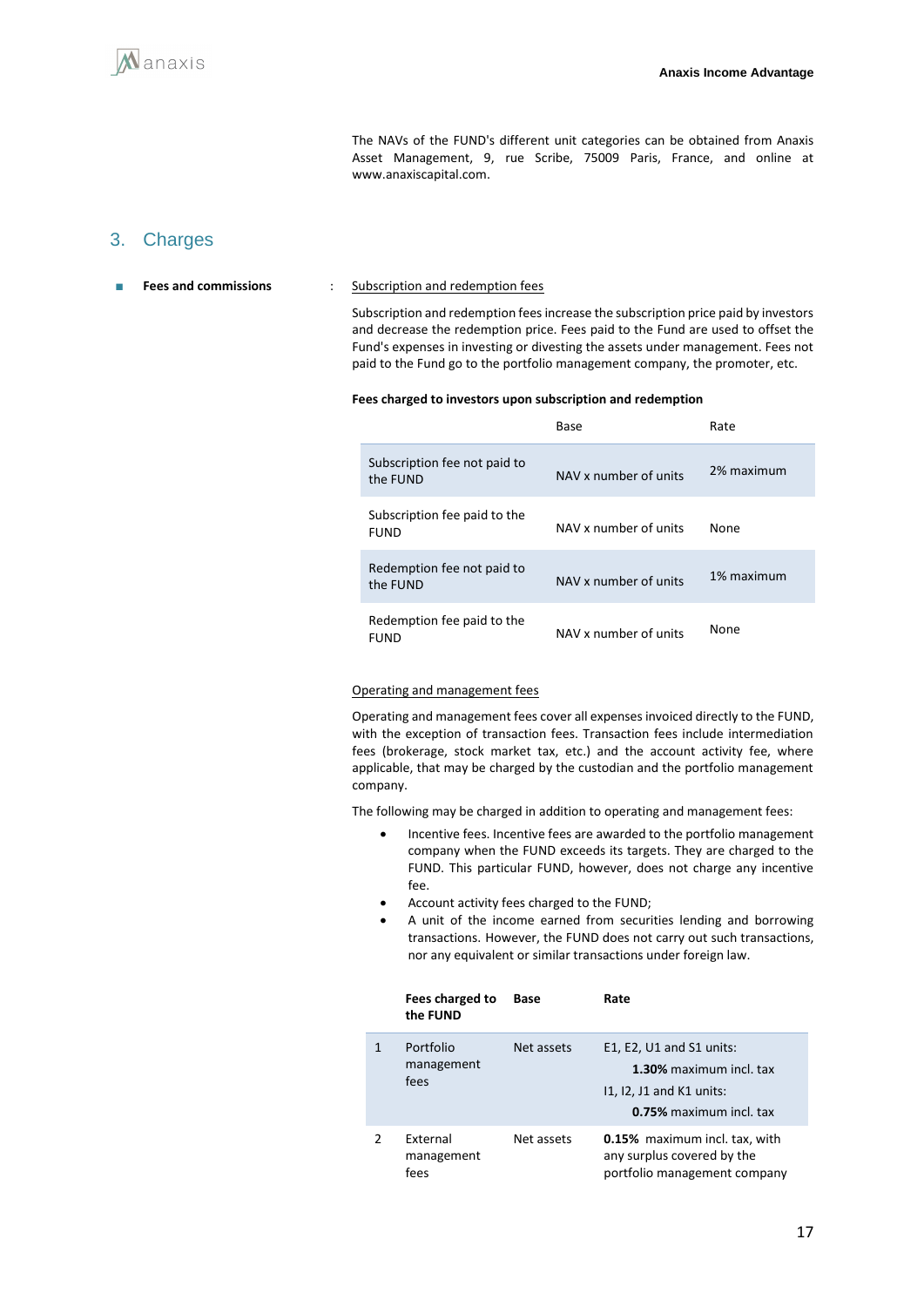| 3 | Max. indirect<br>fees (manage-<br>ment fees and<br>commissions) | Net assets                        | The FUND does not invest more<br>than 10% of its assets in other<br><b>UCITS</b> |
|---|-----------------------------------------------------------------|-----------------------------------|----------------------------------------------------------------------------------|
| 4 | Account activity<br>fee                                         | Charged on<br>each<br>transaction | - Transactions: max. $\epsilon$ 60 incl. tax<br>- Securities transactions: none  |
| 5 | Incentive fee                                                   | Net assets                        | <b>None</b>                                                                      |

#### Clarifications on management fees external to the portfolio management company

External management fees include fees charged for depositary services, custody of assets, centralisation of orders, transfer agency, delegation of administrative and accounting management, statutory audit, regulatory representation, regulatory registrations, etc.

The FUND might not inform unitholders individually – nor offer them the option to redeem their units free of charges – in the event of an increase in external management fees less than or equal to 10 basis points per calendar year; in such case unitholders may be informed by any means (e.g. on the website of the portfolio management company, in the brochure of the UCITS). Such information should be published before the increase comes into effect.

#### **Research**

Anaxis AM acquires a search service only if it is necessary to make a decision in the best interest of the FUND. Before acquiring the research service, managers and / or analysts verify its relevance, justify their request, and evaluate the reasonableness of this service. The application is reviewed by the RCCI. The budget is allocated to distribute the cost of research equitably among the different funds. In general, funds with similar investment strategies unit the same research services. Anaxis AM collects fundraising fees in the "separate research account" (RPA), as available funds. Financial research will be charged to the FUND.

#### Intermediary selection procedure

The team chooses intermediaries from a mandatory list of intermediaries approved by the portfolio management company in line with its internal procedures. This list is established on the basis of objective criteria, including in particular quality of service provided and pricing conditions.

## <span id="page-17-0"></span>Part D – Sales information

| <b>Distribution or earnings</b>            | $\ddot{\phantom{0}}$ | BNP Paribas Securities Services is responsible for the annual distribution of<br>earnings, where applicable. Payment of amounts available for distribution will be<br>made within a maximum period of five months following the end of the financial<br>year. |
|--------------------------------------------|----------------------|---------------------------------------------------------------------------------------------------------------------------------------------------------------------------------------------------------------------------------------------------------------|
| <b>Subscription and redemption orders:</b> |                      | Subscription and redemption orders are received and centrally processed by 12.00<br>p.m. by BNP Paribas Securities Services and are executed on the basis of the<br>following day's NAV, i.e. at an unknown price.                                            |
| Information documents                      | $\ddot{\phantom{0}}$ | Unitholders can obtain the latest annual and periodic reports within one week of<br>submitting a written request to: Anaxis Asset Management; 9, rue Scribe, 75009<br>Paris, France; Tel: +33 (0)9 73 87 13 20; Fax: +33 (0)1 42 65 80 46.                    |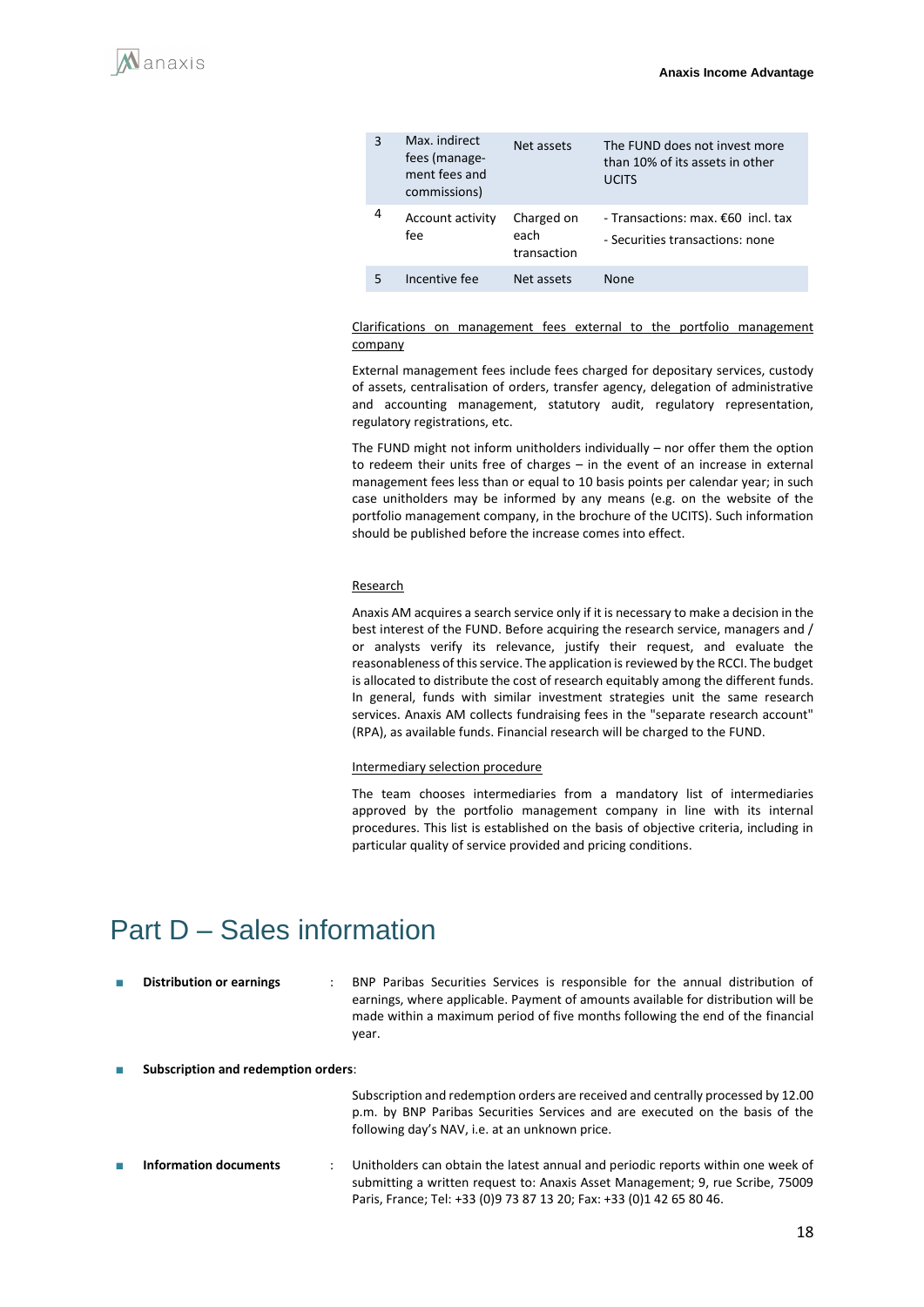| <b>ESG</b> criteria           | $\ddot{\phantom{a}}$ | The investment strategy doesn't include social, environmental or governance<br>(ESG) criteria.                                                                                                                                                                                                                                                                                                                                                                                                                                                            |
|-------------------------------|----------------------|-----------------------------------------------------------------------------------------------------------------------------------------------------------------------------------------------------------------------------------------------------------------------------------------------------------------------------------------------------------------------------------------------------------------------------------------------------------------------------------------------------------------------------------------------------------|
| <b>Remuneration policy</b>    | $\ddot{\phantom{a}}$ | The remuneration policy of Anaxis Asset Management aims at (i) promoting a<br>sound and efficient management of risks, and (ii) avoiding the emergence of<br>conflicts of interest. This policy applies to all employees. It is reassessed annually.<br>Up-to-date details of the remuneration policy, including methods for calculating<br>fixed and variable compensations, are available on the company's website at<br>www.anaxis-am.fr. A paper or electronic copy of the remuneration policy will be<br>made available free of charge upon request. |
| <b>Additional information</b> | $\ddot{\phantom{a}}$ | Any additional information can be obtained from:<br>Anaxis Asset Management<br>9, rue Scribe, 75009 Paris, France<br>Tel: +33 (0)9 73 87 13 20; Fax: +33 (0)1 42 65 80 46.                                                                                                                                                                                                                                                                                                                                                                                |

## <span id="page-18-0"></span>Part E – Investment rules

The Fund is subject to investment rules applicable to UCITS subject to European Directive 2009/65/EC. These investment rules are referred to in the French Monetary and Financial Code. Amendments to the French Monetary and Financial Code will be applied in accordance with applicable laws and regulations.

Subscribers should note that Point IV of Article R.214-21 of the French Monetary and Financial Code exempts the fund from the 5%-10%-40% rule referred to in Points I and II of Article R.214-21 of the same Code. In particular, the fund may invest up to 35% of its assets in securities issued by a given entity if said securities are issued or guaranteed by an OECD Member State, by a local authority of an EU Member State or of a State party to the European Economic Area agreement, or by an international public agency to which one or more EU member states or States party to the European Economic Area agreement belong, or if the securities are issued by CADES (*Caisse d'amortissement de la dette sociale*).

## <span id="page-18-1"></span>Part F – Overall risk

The method used to calculate the overall risk (including exposure via forward financial instruments) is the commitment calculation method.

## <span id="page-18-2"></span>Part G – Asset valuation rules

The annual financial statements are presented in the format provided for by CRC (French Accounting Regulation Committee) Regulation No. 2003-02 of 2 October 2003 on the accounting principles applicable to UCITS, amended by CRC Regulation No. 2005-07 of 3 November 2005 ratified by the Ministerial Decree of 26 December 2005.

### 1. Asset valuation rules

The fund complies with the accounting rules set forth by the regulations in force, including in particular the accounting principles applicable to UCITS. The portfolio's value is determined on each NAV calculation date and on the balance sheet date, in accordance with the rules given below. The terms of application are explained in the notes to the annual financial statements. The valuation is based on closing prices.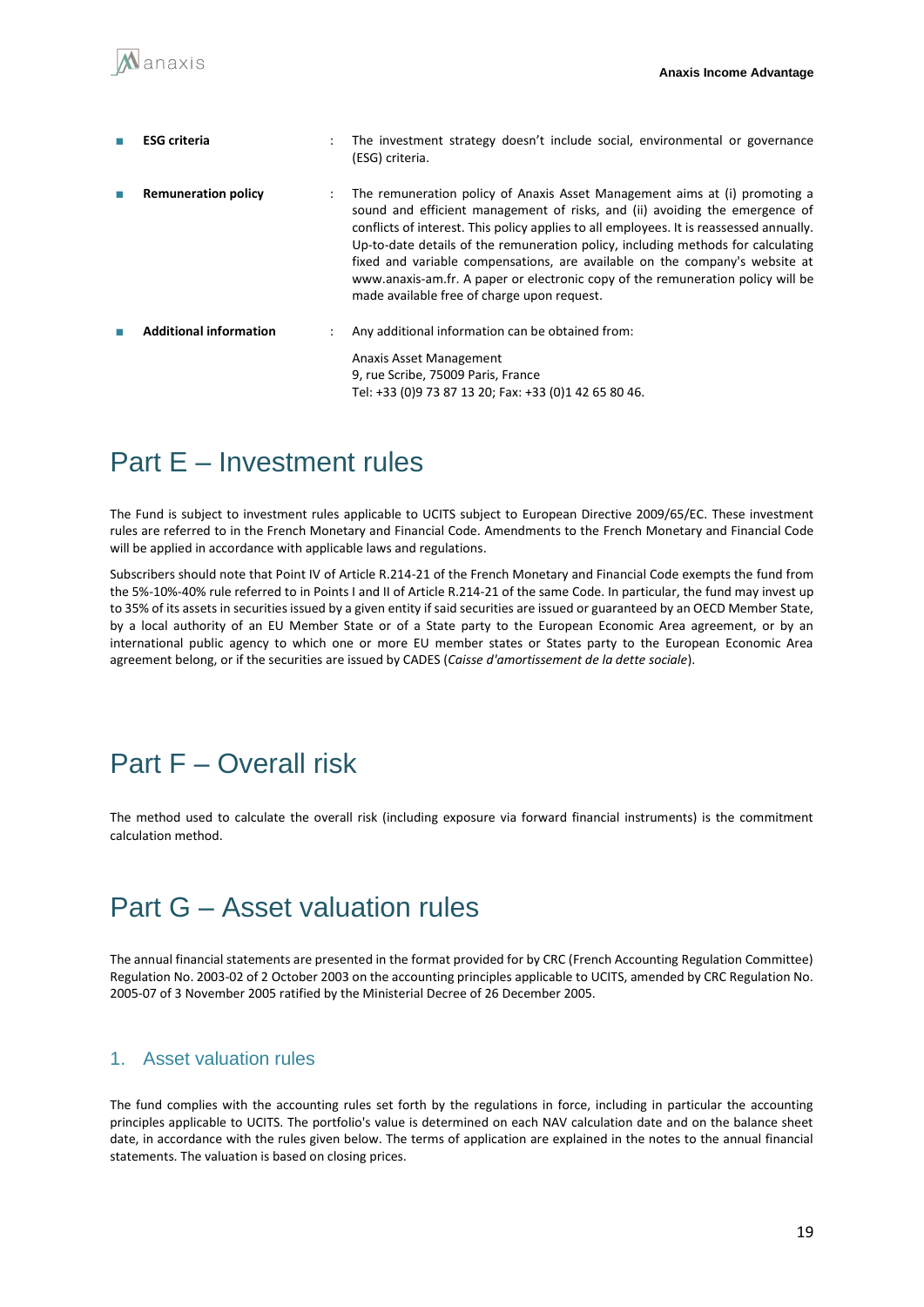

Transferable securities traded on a regulated market are valued at the closing price on the reference market. Where there is a bid-ask price range, particularly in the case of corporate bonds comprising a significant portion of the Fund's allocation, the price used will be the average of these two prices (valuation at the mid-price).

Negotiable debt securities and similar securities that are not subject to significant transactions are valued according to an actuarial method using the interest rate of equivalent or similar securities and adjusted, where applicable, for a gap representative of the features of the security being valued.

However, in the absence of specific sensitivity, negotiable debt securities with a residual lifespan of less than three months are valued using the straight line method: the premium/discount is amortised over the remaining number of days to maturity. If they are acquired less than three months prior to maturity, the interest and premium/discount are calculated using the straight line method.

UCITS and other investment funds are valued either at the last known NAV or at the last known quoted price on the valuation date.

For deposits and borrowings, the amount of the commitment earns interest in accordance with the contractual terms and conditions.

Forward financial instruments traded on a regulated market are valued on the basis of settlement prices on the valuation date for futures and on the basis of closing prices on the valuation date for options.

Forward financial instruments traded over the counter are marked to market according to the conditions set forth by the portfolio management company and presented in the notes to the annual financial statements.

Financial instruments whose prices are not observed on the valuation date or whose prices have been corrected are valued at their probable trading value under the responsibility of the portfolio management company. These valuations and their justification are transmitted to the statutory auditor when it conducts its controls.

Net asset value adjustment method related to swing pricing with trigger point :

The Fund may experience a decrease in its net asset value ("NAV") due to subscription and redemption orders made by investors at a price that does not reflect the readjustment costs associated with the investment or disinvestment operations of the portfolio. In order to reduce the impact of this dilution and to protect the interests of existing shareholders, the Fund implements a swing trading mechanism with a trigger point.

This mechanism, which is governed by a swing pricing policy, enables investors who request the subscription or redemption of units of the fund to bear the costs of readjustment, thereby sparing the other holders. If, on a given NAV calculation day, the total number of net subscription and redemption orders from investors for all classes of units of the mutual fund exceeds a pre-established threshold, determined on the basis of objective criteria by the management company as a percentage of the net assets of the mutual fund, the NAV may be adjusted upwards or downwards to take account of the resulting readjustment costs.

The NAV of each unit class is calculated separately, but any adjustment has an identical percentage impact on all unit class NAVs of the Fund.

The cost and trigger parameters are determined by the management company. These costs are estimated by the management company on the basis of transaction costs, buy-sell ranges and any taxes applicable to the fund.

To the extent that this adjustment is linked to the net balance of subscriptions and redemptions within the Fund, it is not possible to predict exactly whether swing pricing will be applied at any given time in the future. Consequently, it is also not possible to predict exactly how often the management company will need to make such adjustments.

Investors are informed that due to the application of swing pricing, the volatility of the NAV of the Fund may not reflect solely that of the securities held in the portfolio. The swing pricing policy is available on request from the management company. The application of swing pricing is at the discretion of the management company, in compliance with this policy.

In accordance with the regulations, the parameters of this system are known only to the persons in charge of its implementation.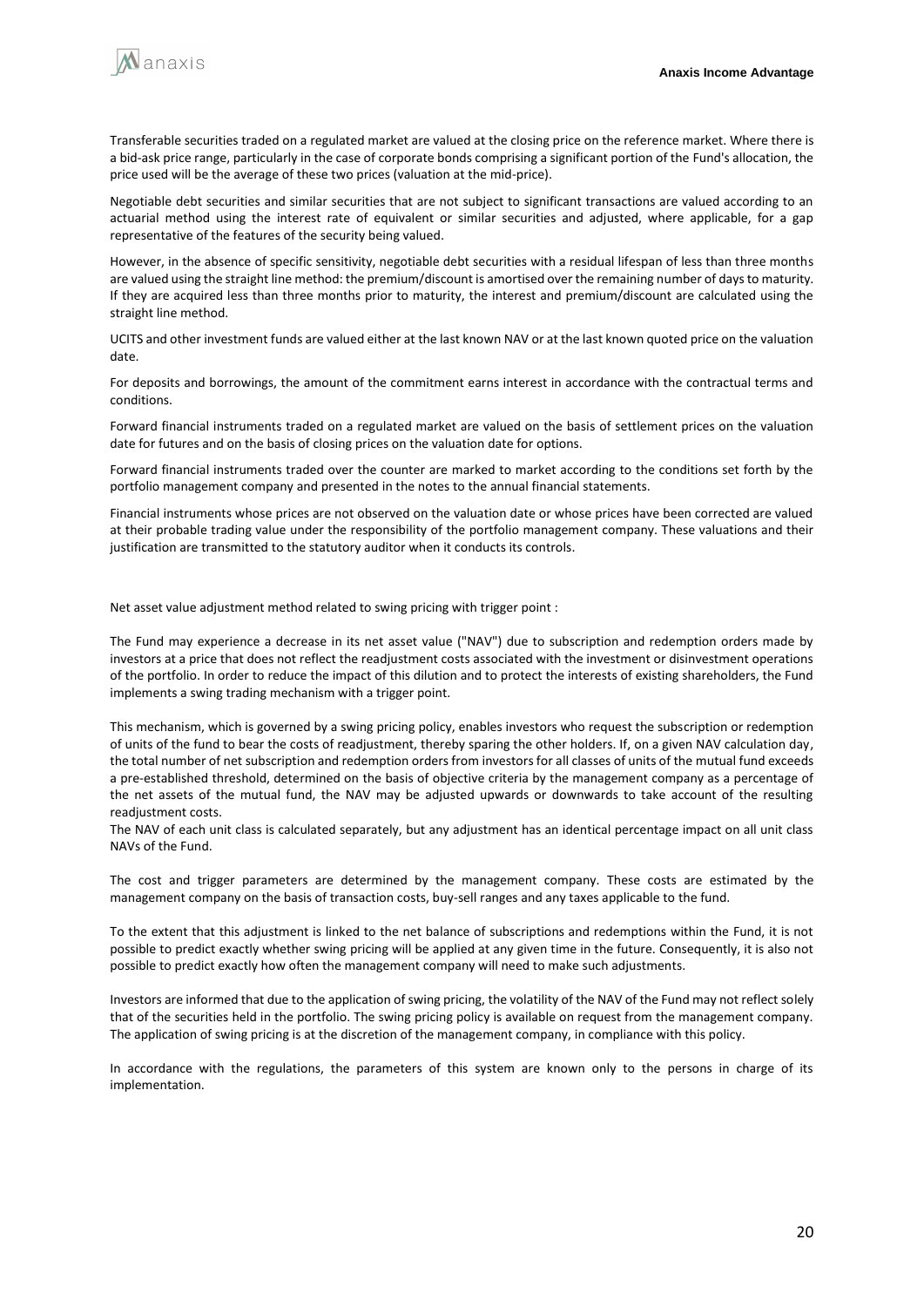

### 2. Accounting recognition

The FUND has opted for the EUR as its accounting currency.

Transaction fees are recognised excluding expenses.

Fixed income is recognised using the redeemed coupon method.

Interest accrued on the weekend is recognised on the basis of the previous NAV.

## Part H - Remuneration

The remuneration policy of the Management Company is compatible with sound and efficient risk management and does not encourage risk-taking that would be incompatible with the risk profiles, the regulations or the constitutional documents of the UCITS that the Management Company manages. The remuneration policy is consistent with the business strategy, objectives, values and interests of the Management Company and the UCITS it manages and those of the investors in these UCITS, and includes measures to avoid conflicts of interest.

The Management Company's staff receives a remuneration comprising a fixed and a variable component, duly balanced, subject to annual review and based on individual or collective performance. The principles of the remuneration policy are reviewed on a regular basis and adapted to regulatory developments. Details of the remuneration policy are available on the following website: www.anaxiscapital.com or free of charge from the management company on request.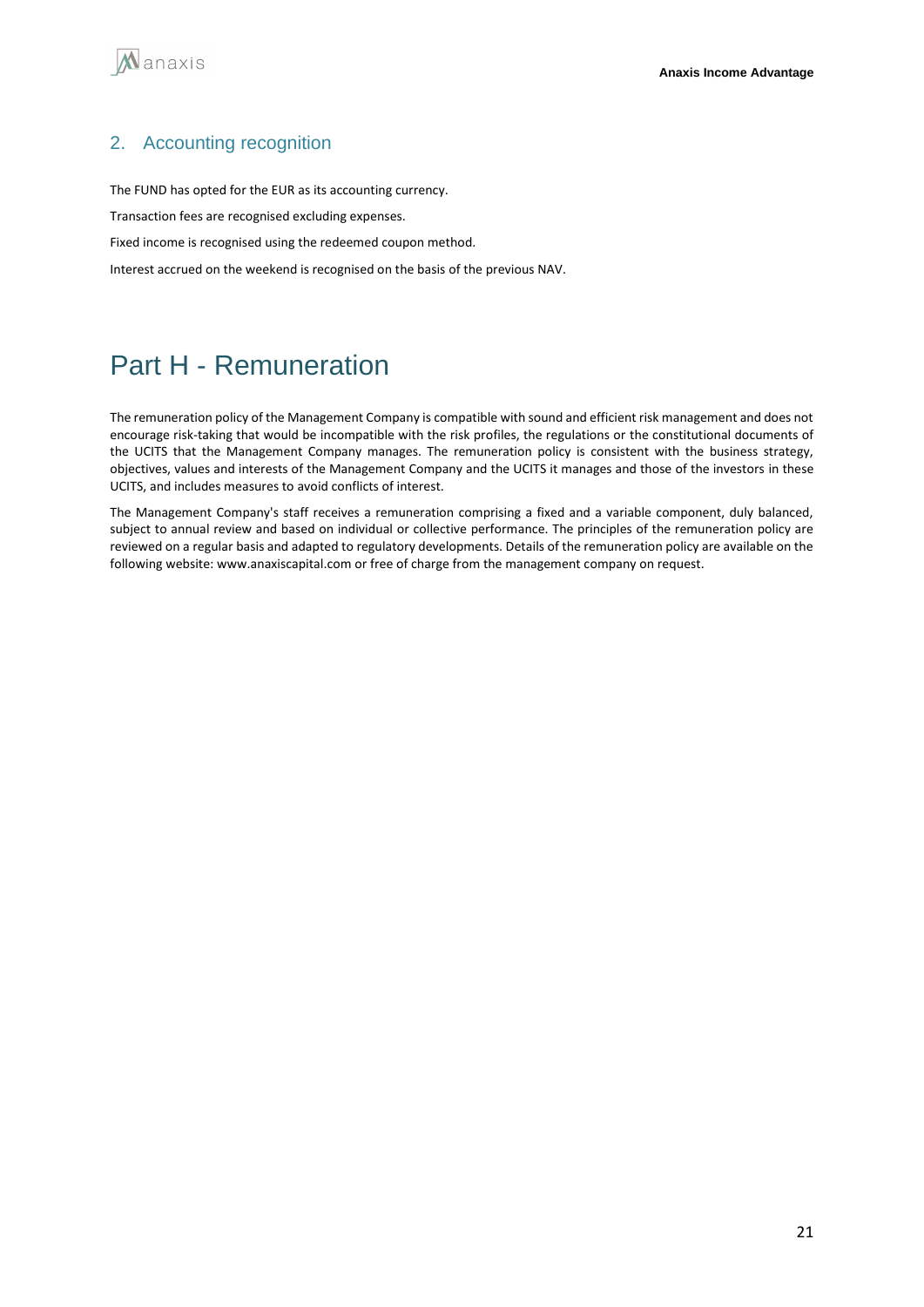<span id="page-21-0"></span>

## **FUND RULES**

## ANAXIS INCOME ADVANTAGE FCP

## <span id="page-21-1"></span>Section A – Assets and units

### Article 1 – Co-ownership units

Co-ownership rights are expressed in units, with each unit corresponding to the same fraction of the fund's assets. Each unitholder enjoys co-ownership of the fund's assets in proportion to the number units held.

The term of the fund is 99 years as from its incorporation, except in the event of early winding-up or extension, as provided for in these Fund Rules.

#### **Unit categories**

The features of the different unit categories and their terms of eligibility are set forth in the fund prospectus.

The different unit categories may:

- be subject to different distribution of earnings schemes (distribution or capitalisation);
- be denominated in different currencies:
- incur different management fees;
- incur different subscription and redemption fees;
- have a different nominal value;
- be systematically subject to partial or full risk hedging, as defined in the prospectus. Hedges are carried out via financial instruments aimed at minimising the impact of hedging transactions on the fund's other unit categories;
- be reserved for one or more promotion networks.

#### **Combination or division of units**

The fund may combine or divide units.

#### **Fractional units**

Units may be divided into thousandths of units (referred to as fractional units) at the discretion of the portfolio management company's Management Committee.

The provisions of the Fund Rules governing the issuance and redemption of units are also applicable to fractional units, whose value will always be proportionate to the value of the unit they represent. All other provisions of the Fund Rules pertaining to units apply to fractional units without it being necessary to specify this, unless otherwise indicated.

Finally, the portfolio management company's Management Committee may, at its own discretion, divide units by creating new units that are allocated to unitholders in exchange for their old units.

### Article 2 – Minimum amount of assets

Units may not be redeemed if the fund's assets fall below EUR 300,000; where the assets remain below EUR 300,000 for thirty days, the portfolio management company shall take the necessary steps to liquidate the fund in question, or shall carry out one of the operations referred to in Article 411-16 of the AMF General Regulations (fund transfer).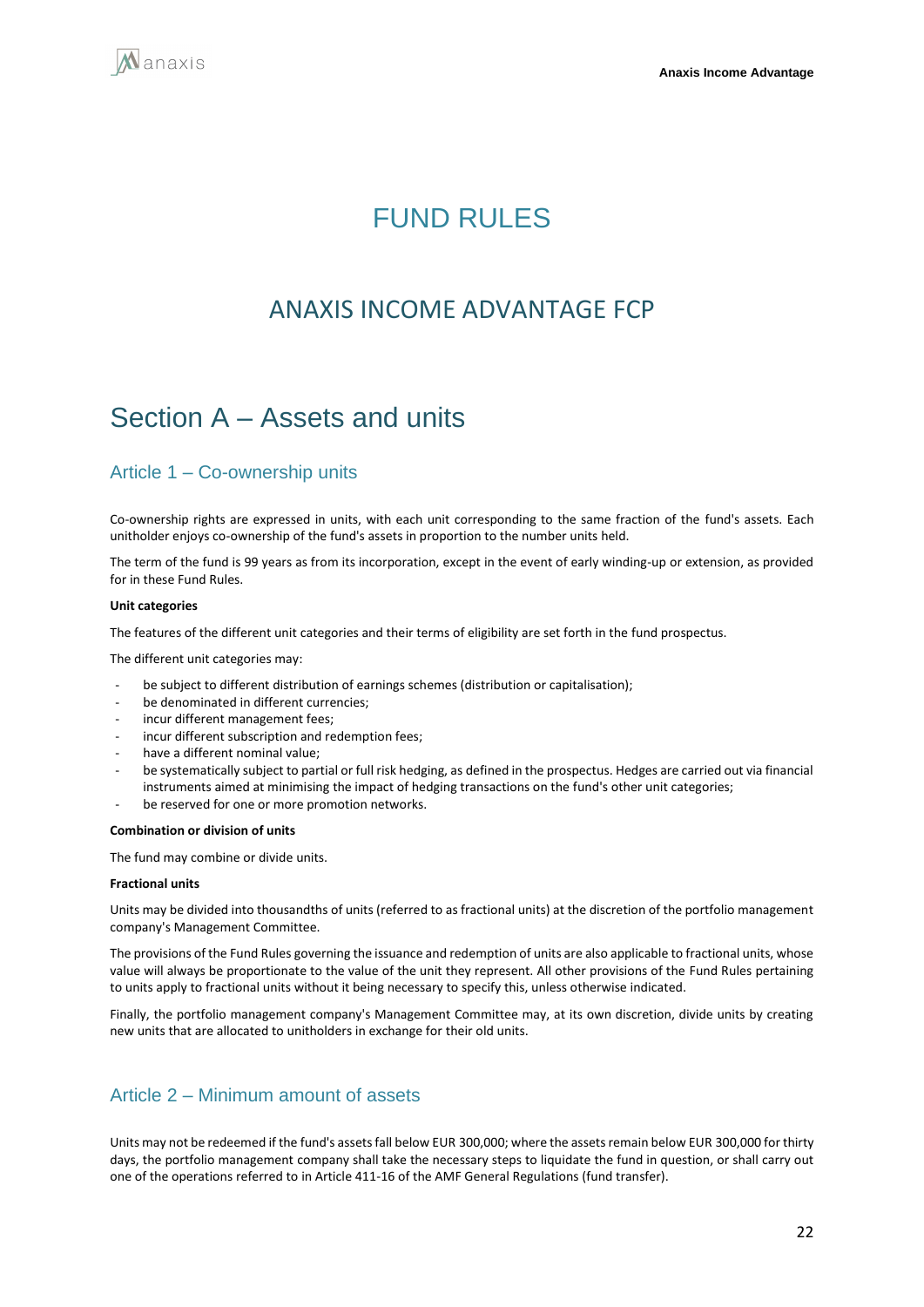

### Article 3 – Issuance and redemption of units

Units may be issued at any time at the unitholders' request, on the basis of their net asset value plus subscription fees, where applicable.

Redemptions and subscriptions are carried out under the terms and conditions defined in the prospectus.

Mutual fund units may be admitted for trading according to the regulations in force.

Subscriptions must be fully paid-up on the NAV calculation date. They may be settled in cash and/or financial instruments. The portfolio management company reserves the right to reject any proposed securities and, to this end, has a period of seven days from their date of deposit to render its decision. If approved, the contributed securities are valued according to the rules established in Article 4 and the subscription is carried out on the basis of the first NAV following the approval of the securities in question.

Redemptions may be made in cash.

Redemptions may also be made in cash securities. If the redemption in securities corresponds to a representative proportion of the assets in the portfolio, then only the written agreement signed by the holder must be obtained by the UCITS or the management company. Where the redemption does not correspond to a representative proportion of the assets in the portfolio, all holders must signify their written agreement authorising the holder to redeem his or her units against certain specific assets, as explicitly defined in the agreement.

However, if due to exceptional circumstances the redemption calls for the prior realisation of the assets comprising the fund, this period may be extended but may not exceed 30 days.

With the exception of inheritance or inter-vivos gifts, the sale or transfer of units between unitholders, or between unitholders and third parties, is deemed to be a redemption followed by a subscription; for third parties, the amount of the sale or transfer must, where applicable, be supplemented by the beneficiary to reach the amount of the minimum initial subscription required by the prospectus.

In accordance with Article L. 214-8-7 of the French Monetary and Financial Code, the redemption of units by the fund, as well as the issuance of new units, may be temporarily suspended by the portfolio management company when called for by exceptional circumstances and in the unitholders' best interest.

Where the fund's net assets fall below the amount established by the regulations, no units may be redeemed.

Minimum terms of subscription may be set in accordance with the conditions provided for in the prospectus.

The fund may cease issuing units pursuant to the third paragraph of Article L. 214-8-7 of the Monetary and Financial Code, provisionally or definitively, partially or totally, in objective situations resulting in the closure of subscriptions such as a maximum number of units issued, a maximum amount of assets attained or the expiry of a specified subscription period. The triggering of this tool will be the subject of information by any means of the existing holders concerning its activation, as well as the threshold and the objective situation that led to the decision of partial or total closure. In the case of a partial closure, this information by any means will specifically specify the terms and conditions under which existing holders may continue to subscribe for the duration of such partial closing. Unitholders are also informed by any means of the decision of the UCITS or the management company to either terminate the total or partial closing of subscriptions (when passing under the triggering threshold), or not to put an end to it (in the event of a change of threshold or a change in the objective situation leading to the implementation of this tool). A change in the objective situation invoked or the triggering point of the tool must always be made in the interests of the unitholders. Information by any means specifies the exact reasons for these changes.

### Article 4 – Calculation of net asset value

The net asset value of units is calculated according to the valuation rules presented in the prospectus.

Contributions in kind may only consist of securities or contracts approved to comprise the fund's assets; they are valued in accordance with the valuation rules applicable to the calculation of the net asset value.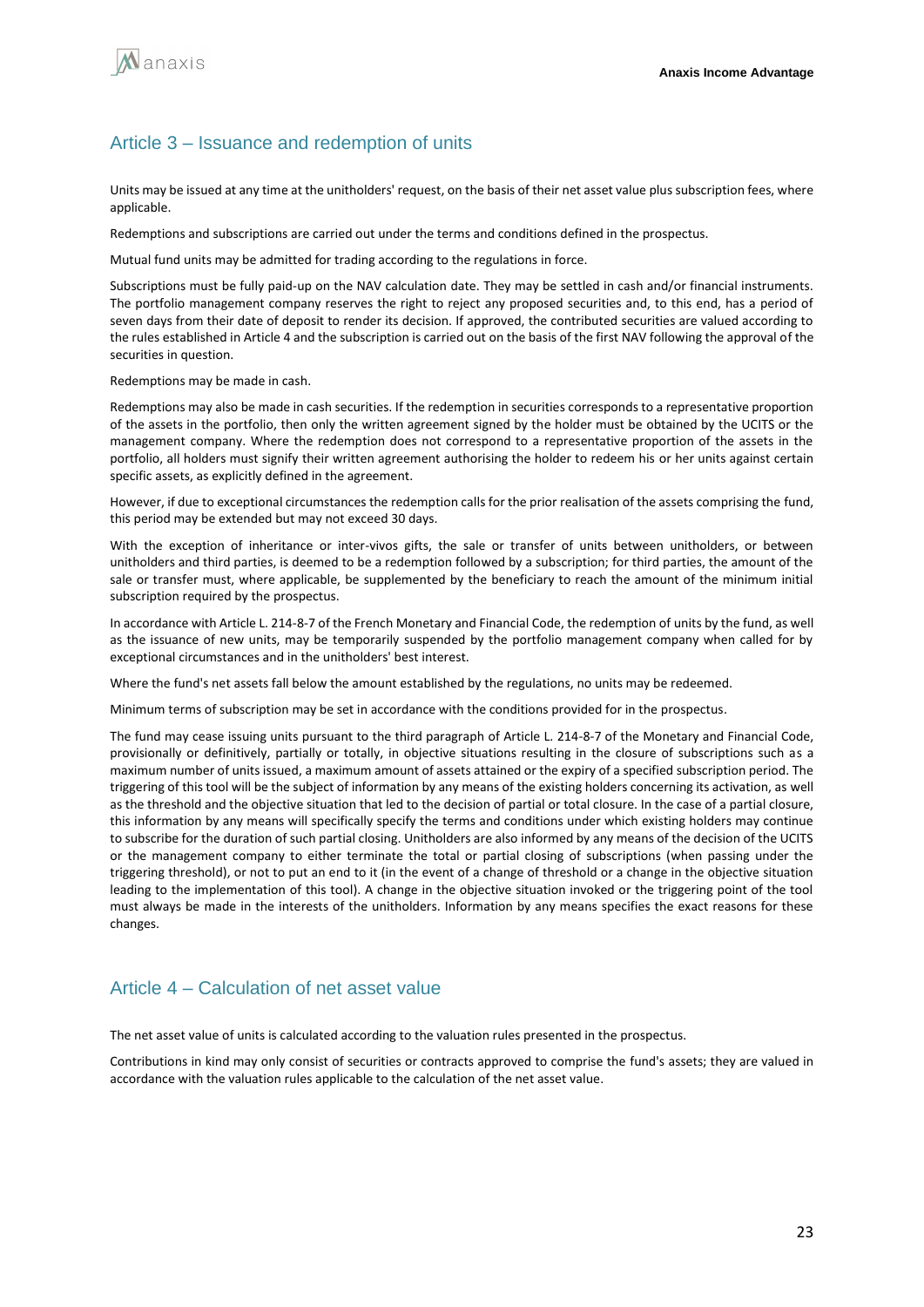## <span id="page-23-0"></span>Section B – Fund operation

### Article 5 – Portfolio management company

The fund is managed by the portfolio management company in accordance with the strategy defined for the fund.

The portfolio management company acts exclusively in the unitholders' interests at all times and is exclusively entitled to exercise the voting rights attached to the securities in the fund.

## Article 5b – Rules of operation

The instruments and deposits eligible for inclusion in the fund's assets, as well as the investment rules, are described in the prospectus.

## Article 6 – Custodian

The custodian carries out its duties in accordance with the laws and regulations in force and the duties contractually defined by the portfolio management company. It must also ensure the legitimacy of the decisions taken by the portfolio management company. Where applicable, it must take any provisional measures deemed useful. The custodian notifies the AMF of any dispute with the portfolio management company.

## Article 7 – Statutory auditor

A statutory auditor is designated for six financial years, with the approval of the AMF, by the portfolio management company's governance body.

The statutory auditor certifies the accuracy and fairness of the financial statements.

Its term may be renewed.

The statutory auditor is required to notify the AMF in a timely manner of any event or decision concerning the fund that comes to its attention in the course of performing its duties which might:

- 1. constitute a breach of the legal or regulatory provisions applicable to the fund and liable to have significant impacts on its financial situation, income or assets;
- 2. jeopardise the conditions or continuity of its operation;
- 3. lead to the formation of reservations or the refusal to certify the financial statements.

Asset valuations and the determination of exchange rates used in transformation, merger or spin-off transactions are carried out under the statutory auditor's authority.

It assesses any contribution or redemption in kind under its responsibility, except in the context of redemptions in cash for an ETF on the primary market.

It verifies the composition of the fund's assets and other items prior to publication.

The statutory auditor's fees are agreed upon between the statutory auditor and the portfolio management company's Board of Directors or Executive Board based on an audit plan defining the due diligence reviews deemed necessary.

It attests to situations used as a basis for the distribution of interim dividends.

Its fees are included in management fees.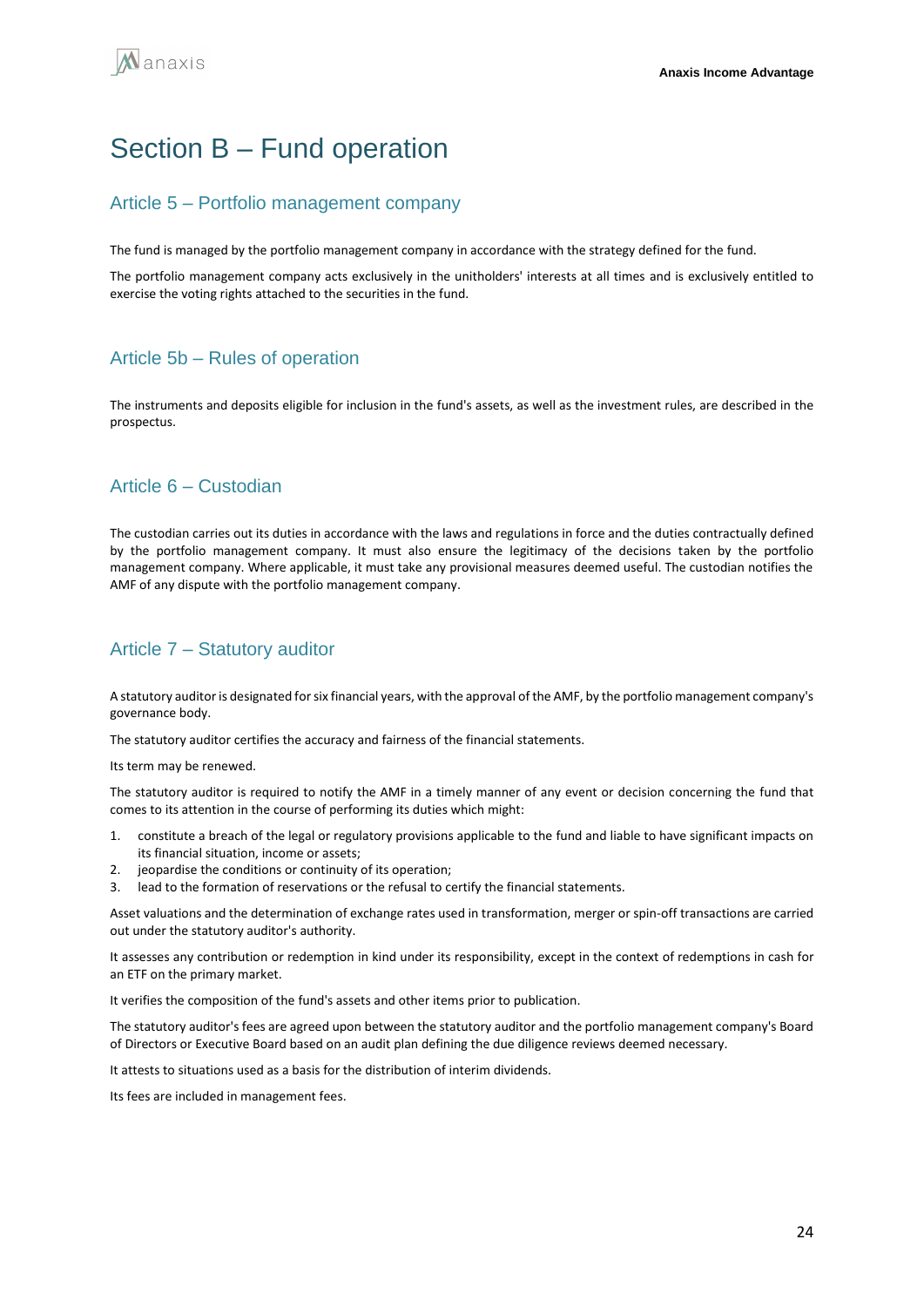### Article 8 – Financial statements and management report

At the end of each financial year, the portfolio management company prepares the financial statements and a fund management report for the financial year ended.

The portfolio management company prepares the inventory of the fund's assets at least once per half-year under the custodian's supervision.

The portfolio management company provides these documents to the unitholders within four months of the end of the financial year and notifies them of the amount of income to which they are entitled: these documents are either transmitted by post at the unitholders' express request or placed at their disposal at the offices of the portfolio management company.

## <span id="page-24-0"></span>Section C – Allocation of amounts available for distribution

### Article 9 – Conditions for the allocation of amounts available for distribution

Net income for the financial year is equal to the total interest payments, arrears, dividends, premiums and prizes, directors' fees and any income related to securities comprising the fund's portfolio, plus income from temporarily available amounts and minus management fees and borrowing costs.

Amounts available for distribution by a fund are comprised of:

- 1. Net income plus retaining earnings and plus or minus the balance of the income accrual account;
- 2. Capital gains generated, net of fees, minus capital losses generated, net of fees, during the financial year, plus similar net capital gains generated during previous financial years that were not subject to distribution or capitalisation, plus or minus the balance of the capital gains accrual account.

The amounts mentioned in (1) and (2) above may be distributed in part or in whole, independently of one another. Payment of amounts available for distribution are made within a maximum period of five months following the end of the financial year.

The portfolio management company decides on the distribution of earnings.

## <span id="page-24-1"></span>Section D – Mergers, spin-offs, winding-up, liquidation

### Article 10 – Mergers – Spin-offs

The portfolio management company may either contribute some or all of the fund's assets to another fund, or split the fund into one or more other funds.

Such mergers or spin-offs may only be carried out after the unitholders have been duly notified.

They give rise to the issuance of a new certificate attesting to the number of units held by each unitholder.

### Article 11 – Winding-up – Extension

If the fund's assets remain below the amount established in Article 2 herein for thirty days, the portfolio management company notifies the AMF and proceeds to wind up the fund, unless it is merged with another fund.

The portfolio management company may wind up the fund early; in such case it notifies the unitholders of its decision and, as from this date, no more subscription or redemption requests are accepted.

The portfolio management company also winds up the fund in the event all of its units are redeemed, or if the custodian resigns from its duties, where no other custodian has been designated, or upon the expiry of the fund, unless its term is extended.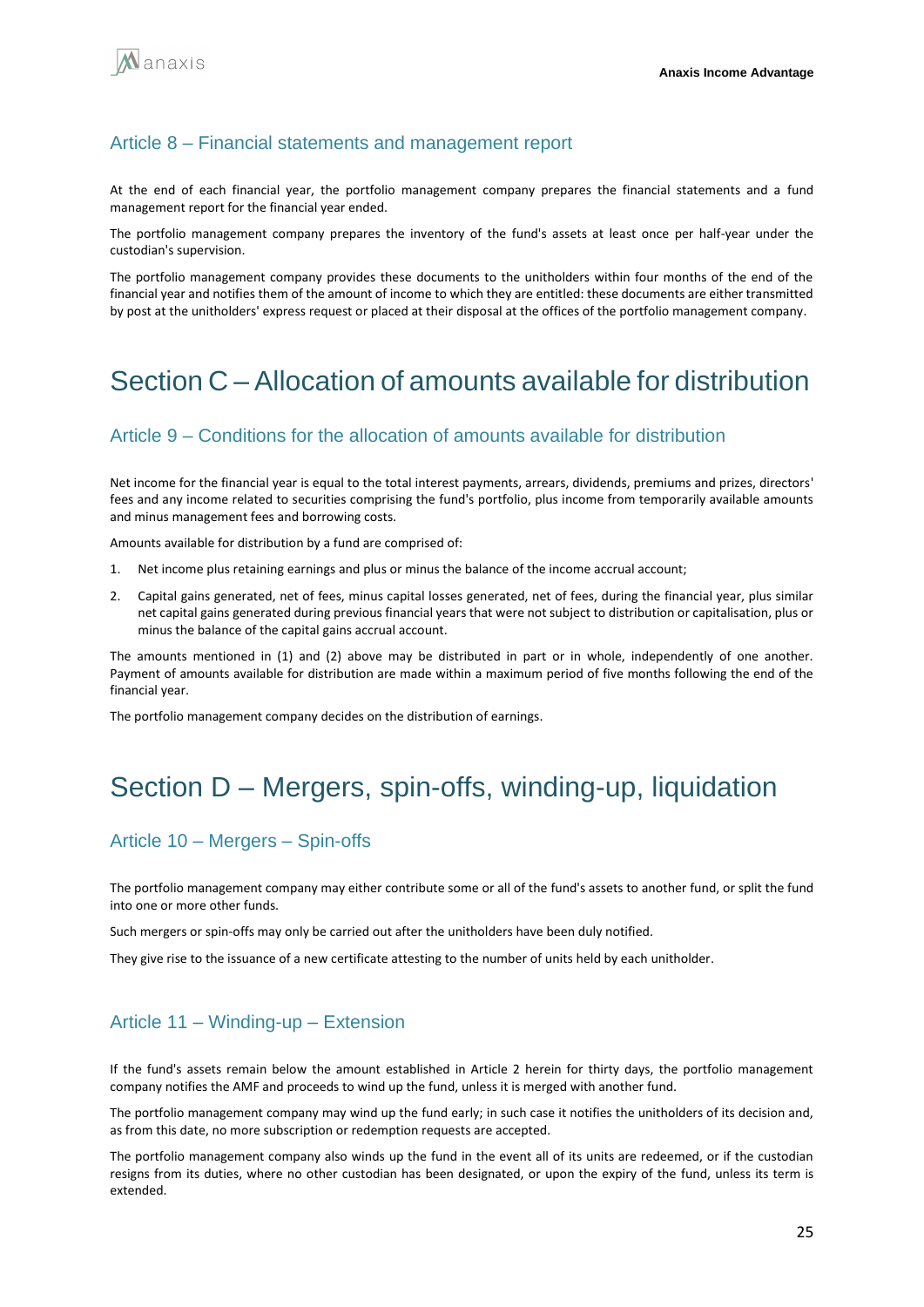

The portfolio management company notifies the AMF by post of the date and winding-up procedure selected. It then submits the statutory auditor's report to the AMF.

The term of the fund may be extended by the portfolio management company, in agreement with the custodian. Its decision must be taken at least 3 months prior to the projected expiry of the fund, and both the AMF and the unitholders must be duly notified.

## Article 12 - Liquidation

If the fund is wound up, the portfolio management company assumes the role of liquidator; failing that, the liquidator is designated by the court at the request of any interested party. To this end, the liquidator is invested with the broadest powers to realise the fund's assets, pay any creditors and divide up the available balance between the unitholders, in cash or securities.

The statutory auditor and the custodian continue to exercise their duties until the liquidation is complete.

## <span id="page-25-0"></span>Section E – Disputes

## Article 13 - Jurisdiction - Election of domicile

Any disputes related to the fund arising during its operation or liquidation, either between the unitholders, or between the unitholders and the portfolio management company or custodian, are subject to the jurisdiction of the competent courts.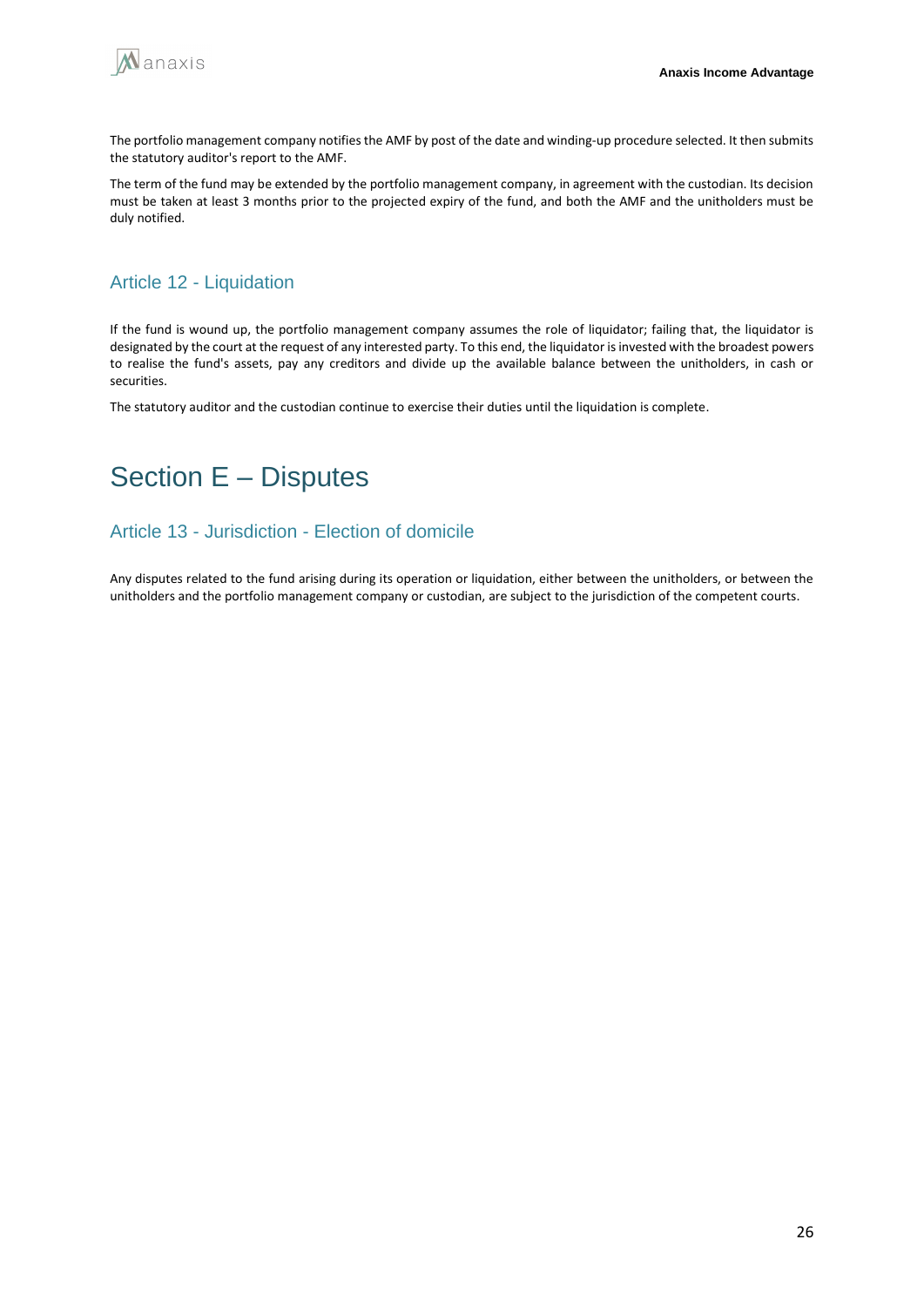## <span id="page-26-0"></span>INFORMATION FOR INVESTORS IN SWITZERI AND

### **Representative**

The representative in Switzerland is ACOLIN Fund Services AG, Leutschenbachstrasse 50, CH-8050 Zurich.

## Paying agent

The paying agent in Switzerland is the Banque Cantonale Vaudoise, 14, Place St-François, 1003 Lausanne.

### Place where the relevant documents may be obtained

The relevant documents such as the prospectus, the key investor information document (KIIDs), the statutes or the fund contract as well as the annual and semi-annual reports may be obtained free of charge from the representative in Switzerland.

### **Publications**

Publications in respect of the investment fund will occur in Switzerland on the electronic platform of "fundinfo AG" (www.fundinfo.com). In particular, such publications include essential information for investors such as substantial amendments to the prospectus as well as the liquidation of the investment fund.

The issue and the redemption prices or the net asset value together with a footnote stating "excluding commissions" will occur daily on the electronic platform of "fundinfo AG" (www.fundinfo.com).

### Payment of retrocessions and rebates

The investment fund respectively the fund management company and its agent may pay retrocessions as remuneration for distribution activity in respect of the investment fund units in or from Switzerland. This remuneration may be deemed payment for the following services in particular:

- Handling subscriptions and redemptions;
- Providing updated legal and marketing documents;
- Providing access, or procedure of access to legal mandatory publications, or any publications of other nature;
- Clarifying any doubt and answer to the investors' specific questions regarding the products or the managing company. Contacting on a regular basis the investors to ensure the suitability of the products and services offered;
- Perform the necessary checks relatively to the "Know Your Customer" process and requirements.
- Perform trainings on client advisors regarding the products.

Retrocessions are not deemed to be rebates even if they are ultimately passed on, in full or in part, to the investors.

The recipients of the retrocessions must ensure transparent disclosure and inform investors, unsolicited and free of charge, about the amount of remuneration they may receive for distribution.

On request, the recipients of retrocessions must disclose the amounts they actually receive for distributing the investment fund of the investor concerned.

The investment fund respectively the fund management company and its agents do not pay any retrocessions to third parties as remuneration for distribution activity in respect of the investment fund units in or from Switzerland.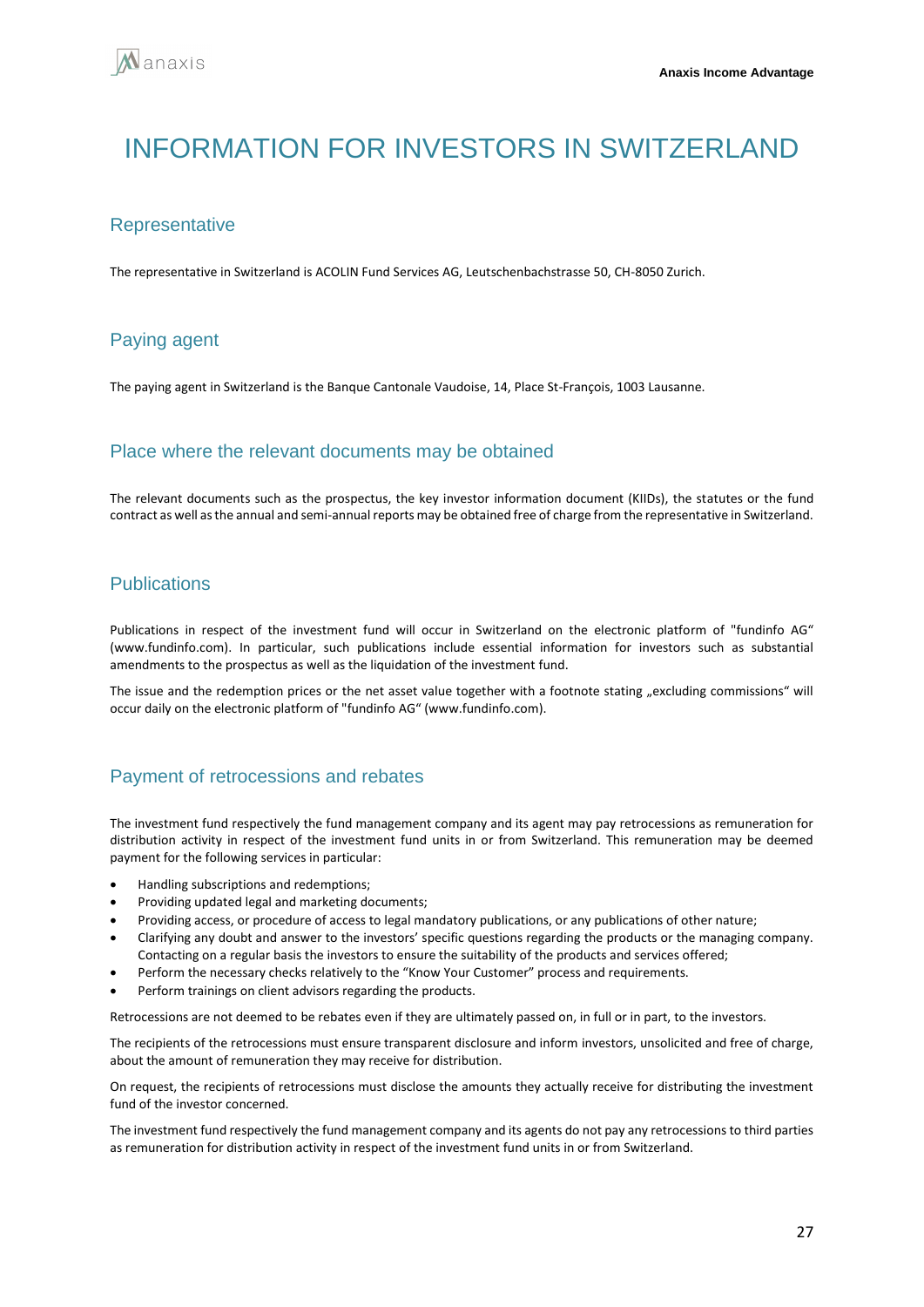## <span id="page-27-0"></span>INFORMATION FOR INVESTORS IN GERMANY

### Authorisation for distribution

Anaxis Asset Management has indicated its intention to sell units of the Fund in Germany and is authorised for public distribution since the conclusion of the notification process.

### Information agent

The information agent in Germany is:

ANAXIS SA Rue du Mont Blanc, 19 CH, 1201 Geneva

The prospectus, the key investor information document, the fund rules, and the audited annual and unaudited semi-annual reports of the investment fund are available free of charge and on durable medium from the information agent.

Furthermore, the information on subscription and redemption prices of the investment units are available from the information agent.

### Publications

<span id="page-27-1"></span>.

The issue and redemption prices of the investment units as well as any notices to investors are published in the Federal Republic of Germany on www.anaxiscapital.com/de/.

In the cases listed by §298 (2) of the KAGB law, the unitholders will be additionally informed by means of a durable medium in accordance with §167 of the KAGB law.

## INFORMATION FOR INVESTORS IN SPAIN